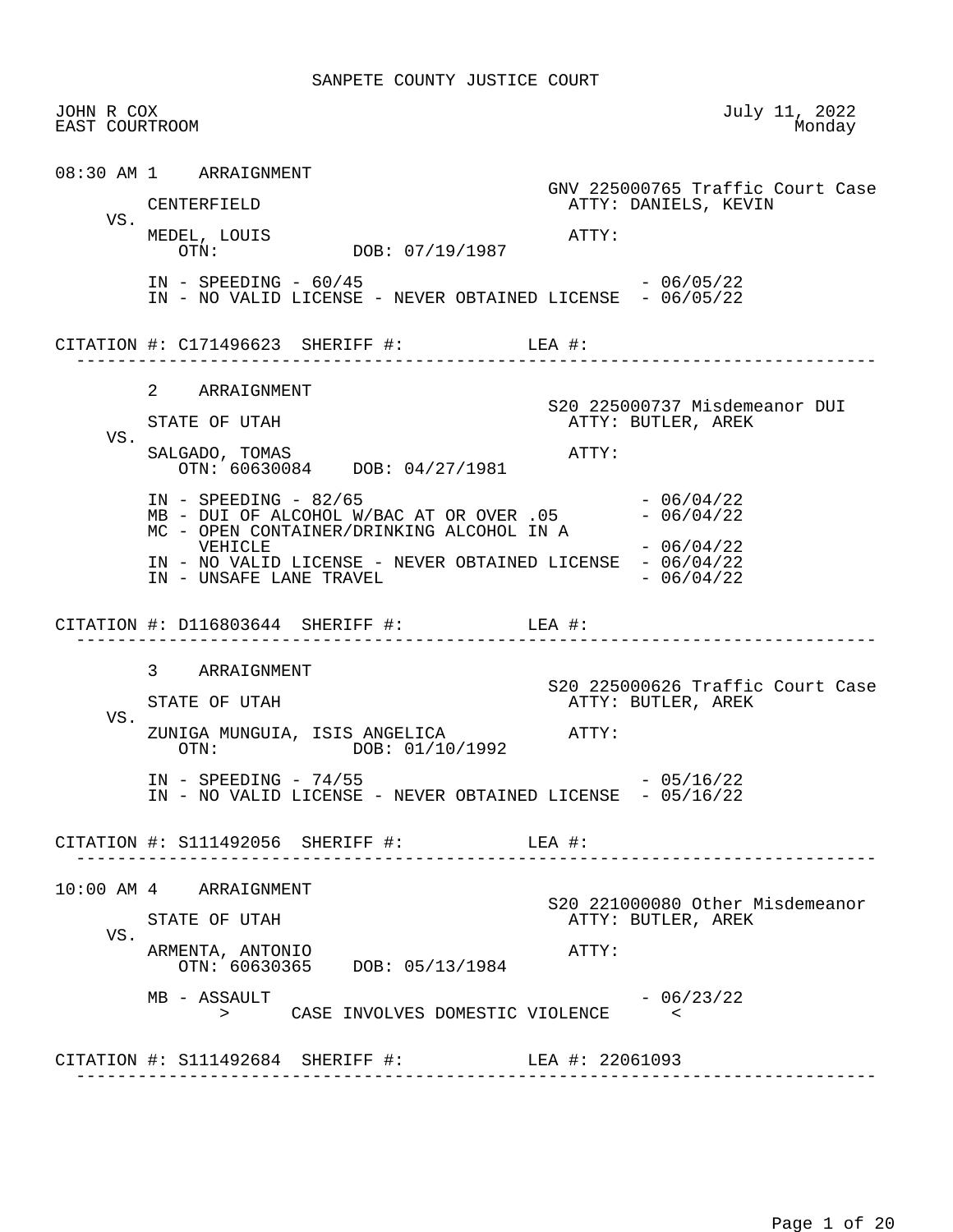| JOHN R COX<br>EAST COURTROOM |                                                                                                                                                                                                                                                                                                                                       | July 11, 2022<br>Monday                                           |
|------------------------------|---------------------------------------------------------------------------------------------------------------------------------------------------------------------------------------------------------------------------------------------------------------------------------------------------------------------------------------|-------------------------------------------------------------------|
|                              | 10:00 AM 5 ARRAIGNMENT<br>STATE OF UTAH                                                                                                                                                                                                                                                                                               | U13 225000655 Traffic Court Case<br>ATTY: BUTLER, AREK            |
| VS.                          | BRANIN, JASON DWAYNE<br>OTN: DOB: 10/05/1980                                                                                                                                                                                                                                                                                          | ATTY:                                                             |
|                              | IN - IMPROPER U TURN                                                                                                                                                                                                                                                                                                                  | $-05/22/22$                                                       |
|                              | CITATION #: C178117156 SHERIFF #: LEA #: 102200435                                                                                                                                                                                                                                                                                    |                                                                   |
|                              | 6 ARRAIGNMENT<br>STATE OF UTAH                                                                                                                                                                                                                                                                                                        | U11 225000656 Misdemeanor DUI<br>ATTY: BUTLER, AREK               |
| VS.                          | FOLKERSEN, DYNA YVONNE<br>OTN: 60629763 DOB: 12/13/1976                                                                                                                                                                                                                                                                               | ATTY:                                                             |
|                              | IN - FAILURE TO WEAR SEAT BELT OR PROPERLY<br>ADJUST SAFETY BELT<br>MB - DUI - ALCOHOL/DRUGS OR COMBO - RENDERS<br>SAFE OPERATION                                                                                                                                                                                                     | $-05/18/22$<br>$-05/18/22$                                        |
|                              | CITATION #: D140770926 SHERIFF #: LEA #: 102200419                                                                                                                                                                                                                                                                                    |                                                                   |
| VS.                          | 7 ARRAIGNMENT<br>CENTERFIELD<br>GREASER, CRYSTAL DAWN                                                                                                                                                                                                                                                                                 | GNV 225000674 Traffic Court Case<br>ATTY: DANIELS, KEVIN<br>ATTY: |
|                              | DOB: 10/01/1980<br>$\text{OTN}:$<br>IN - NO PROOF OF INSURANCE<br>MC - OPERATE VEH W/O LICENSE OR REGIST<br>(SUSPENDED OR REVOKED)                                                                                                                                                                                                    | $-05/19/22$<br>$-05/19/22$                                        |
|                              | CITATION #: C171495278 SHERIFF #: LEA #:<br>> NO OTN NUMBER                                                                                                                                                                                                                                                                           |                                                                   |
|                              | 8 ARRAIGNMENT<br>STATE OF UTAH                                                                                                                                                                                                                                                                                                        | S20 225000023 Traffic Court Case<br>ATTY: BUTLER, AREK            |
| VS.                          | HANSEN, HARLEIGH C<br>OTN: DOB: 12/07/2002                                                                                                                                                                                                                                                                                            | ATTY:                                                             |
|                              | MB - FAILURE TO REPORT AN ACCIDENT RESULTING IN<br>DAMAGE OF > \$2500<br>MC - OPEN CONTAINER IN VEHICLE ON HIGHWAY - 12/11/21                                                                                                                                                                                                         | $-12/11/21$                                                       |
|                              | $\begin{tabular}{lllllll} \multicolumn{2}{c}{\texttt{CITATION}} & \texttt{+}: & & \\ \multicolumn{2}{c}{\texttt{SHERIFF}} & \texttt{+}: & & \\ \multicolumn{2}{c}{\texttt{LEA}} & \texttt{+}: & \texttt{21120582} \\ \multicolumn{2}{c}{\texttt{PROSECUTING}} & \texttt{AGENCY} & \texttt{NUMBER}: & \texttt{SJC-22-1} \end{tabular}$ |                                                                   |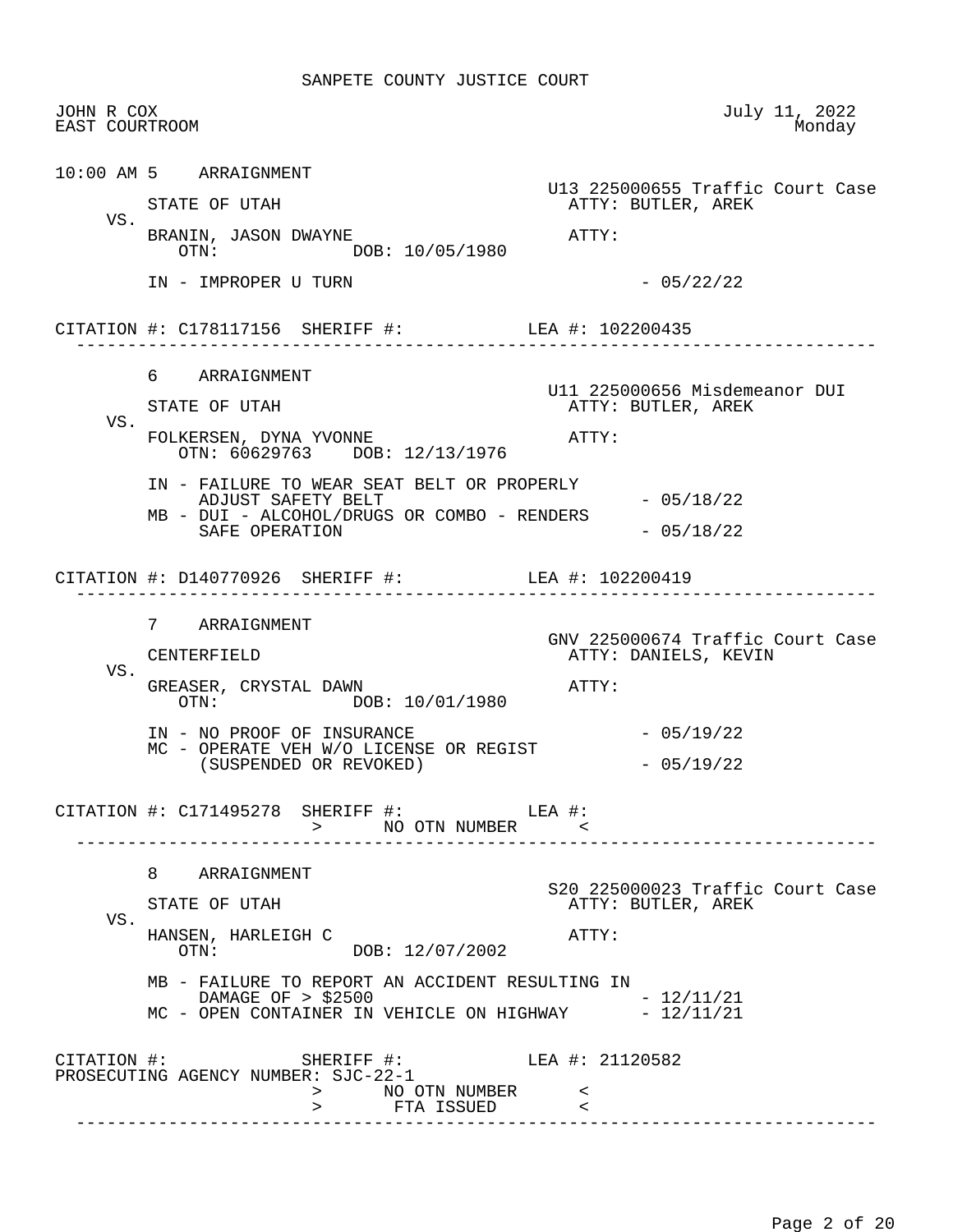| JOHN R COX<br>EAST COURTROOM |                                                                                              | July 11, 2022<br>Monday                                |
|------------------------------|----------------------------------------------------------------------------------------------|--------------------------------------------------------|
|                              | 10:00 AM 9 ARRAIGNMENT<br>STATE OF UTAH                                                      | S20 221000074 Other Misdemeanor<br>ATTY: BUTLER, AREK  |
| VS.                          | KING, JOHN DANIEL<br>OTN: 60630167 DOB: 06/25/1982                                           | ATTY:                                                  |
|                              | MC - INTOXICATION                                                                            | $-06/08/22$                                            |
|                              | CITATION #: S111492455 SHERIFF #: LEA #: 22060356                                            |                                                        |
| VS.                          | 10 ARRAIGNMENT<br>STATE OF UTAH                                                              | GNV 225000711 Traffic Court Case<br>ATTY: BUTLER, AREK |
|                              | LARSEN, KYLER LOUIS<br>OTN: DOB: 12/15/2004                                                  | ATTY:                                                  |
|                              | $IN - SPEEDING - 93/65$                                                                      | $-05/29/22$                                            |
|                              | CITATION #: $C171496599$ SHERIFF #: LEA #:<br>> DEFENDANT WAS A MINOR AT TIME OF VIOLATION < |                                                        |
|                              | 11 ARRAIGNMENT                                                                               | S20 225000658 Traffic Court Case                       |
| VS.                          | STATE OF UTAH<br>MADRID, FRANCISCO JAVIER                                                    | ATTY: BUTLER, AREK<br>ATTY:                            |
|                              | $OTN$ :<br>DOB: 08/16/1988<br>$IN - SPEEDING - 75/65$<br>MC - DRIVING ON DENIED              | $-05/03/22$<br>$-05/03/22$                             |
|                              | CITATION #: $\text{S111091818}$ SHERIFF #: LEA #:                                            | --------------------------                             |
|                              | 12 ARRAIGNMENT<br>STATE OF UTAH                                                              | U11 225000699 Traffic Court Case<br>ATTY: BUTLER, AREK |
| VS.                          | MADRID, FRANCISCO JAVIER<br>DOB: 08/16/1988<br>OTN:                                          | ATTY:                                                  |
|                              | IN - TAIL LIGHT VIOLATION<br>MC - DRIVING ON DENIED                                          | $-05/29/22$<br>$-05/29/22$                             |
|                              |                                                                                              |                                                        |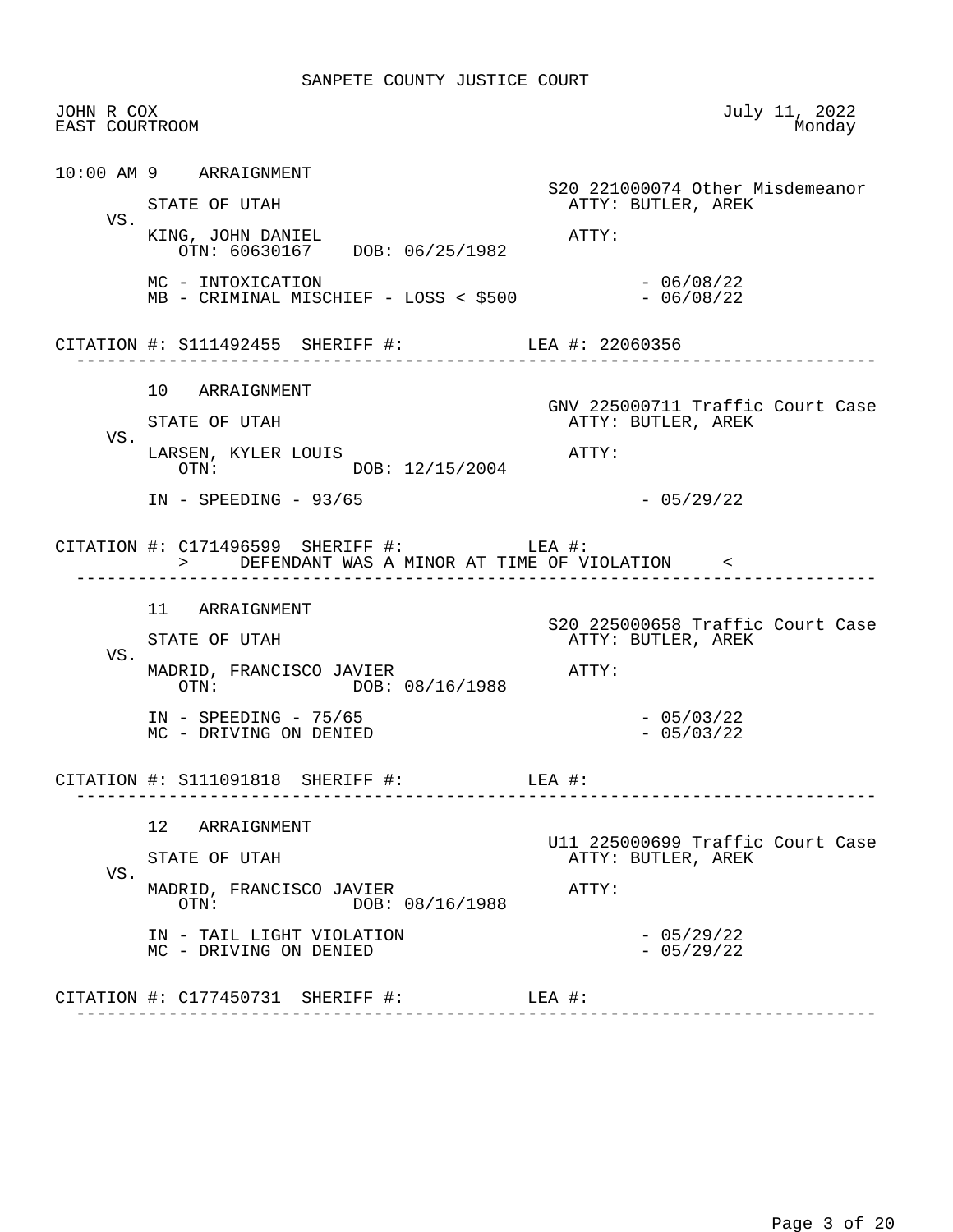| 10:00 AM 13 ARRAIGNMENT<br>U11 225000574 Traffic Court Case<br>STATE OF UTAH<br>ATTY: BUTLER, AREK<br>VS.<br>MAYFIELD, DAMON THOMAS<br>$\mathtt{ATTY}$ :<br>OTN: DOB: 11/19/2001<br>$-04/28/22$<br>$IN - SPEEDING - 92/65$<br>CITATION #: $C177984556$ SHERIFF #: LEA #:<br>14 ARRAIGNMENT<br>U11 225000645 Traffic Court Case |  |
|--------------------------------------------------------------------------------------------------------------------------------------------------------------------------------------------------------------------------------------------------------------------------------------------------------------------------------|--|
|                                                                                                                                                                                                                                                                                                                                |  |
|                                                                                                                                                                                                                                                                                                                                |  |
|                                                                                                                                                                                                                                                                                                                                |  |
|                                                                                                                                                                                                                                                                                                                                |  |
|                                                                                                                                                                                                                                                                                                                                |  |
|                                                                                                                                                                                                                                                                                                                                |  |
| ATTY: BUTLER, AREK<br>STATE OF UTAH                                                                                                                                                                                                                                                                                            |  |
| VS.<br>MINKOVSKY, VIDAR FEIVEL<br>$\mathtt{ATTY}$ :<br>DOB: 04/11/1996<br>OTN:                                                                                                                                                                                                                                                 |  |
| $-05/20/22$<br>$IN - SPEEDING - 70/65$                                                                                                                                                                                                                                                                                         |  |
| CITATION #: $C178155388$ SHERIFF #: LEA #:<br>------------------------------                                                                                                                                                                                                                                                   |  |
| 15 ARRAIGNMENT                                                                                                                                                                                                                                                                                                                 |  |
| U11 225000686 Traffic Court Case<br>ATTY: BUTLER, AREK<br>STATE OF UTAH                                                                                                                                                                                                                                                        |  |
| VS.<br>ROBB, TIFFANY MARIE<br>ATTY:<br>OTN: DOB: 06/04/1986                                                                                                                                                                                                                                                                    |  |
| $-05/27/22$<br>IN - RIGHT OF WAY-STOP SIGNS                                                                                                                                                                                                                                                                                    |  |
| CITATION #: $C178267068$ SHERIFF #: LEA #:                                                                                                                                                                                                                                                                                     |  |
| 16 ARRAIGNMENT<br>S20 221000054 Other Misdemeanor                                                                                                                                                                                                                                                                              |  |
| ATTY: BUTLER, AREK<br>STATE OF UTAH                                                                                                                                                                                                                                                                                            |  |
| VS.<br>ROBINSON, ALBERT CRUZ<br>ATTY:<br>OTN: 60629136 DOB: 06/12/2001                                                                                                                                                                                                                                                         |  |
| $-04/07/22$<br>MC - INTOXICATION<br>$-04/07/22$<br>MB - CONTRIBUTING TO THE DELINQUENCY OF MINOR<br>MB - CONTRIBUTING TO THE DELINQUENCY OF MINOR - 04/07/22<br>MB - INTERFERENCE WITH ARRESTING OFFICER<br>$-04/07/22$                                                                                                        |  |
| MB - UNLAWFUL FOR MINOR TO POSSESS AN ALCOHOLIC<br>$-04/07/22$<br>PRODUCT                                                                                                                                                                                                                                                      |  |
| CITATION #: S111091476 SHERIFF #: LEA #: 22040275                                                                                                                                                                                                                                                                              |  |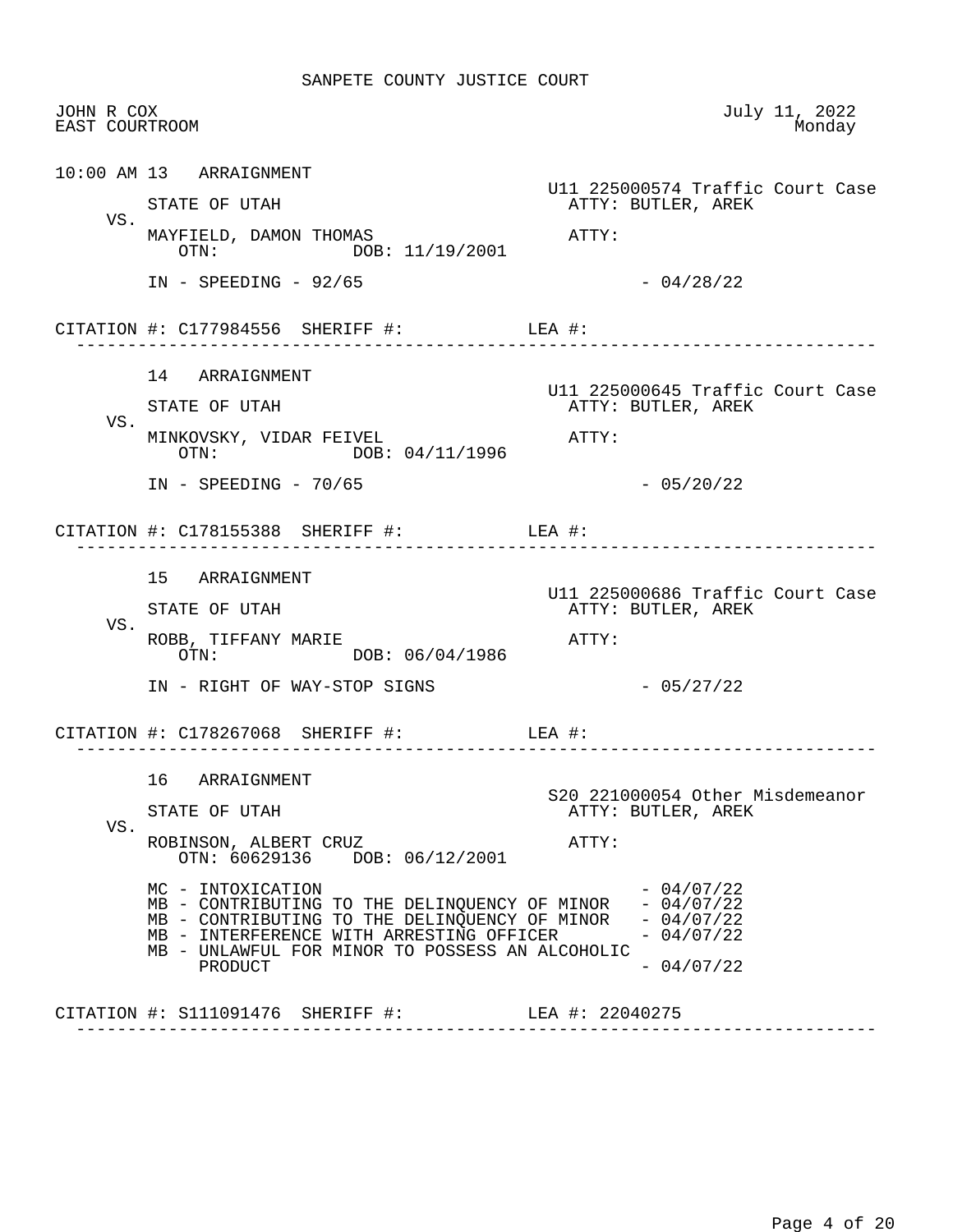| JOHN R COX<br>EAST COURTROOM |                                                                                                                                                  | July 11, 2022<br>Monday                               |
|------------------------------|--------------------------------------------------------------------------------------------------------------------------------------------------|-------------------------------------------------------|
|                              | 10:00 AM 17 ARRAIGNMENT                                                                                                                          |                                                       |
|                              | STATE OF UTAH                                                                                                                                    | GNV 221000061 Other Misdemeanor<br>ATTY: BUTLER, AREK |
| VS.                          | SANTOS, JESUS RODOLFO<br>OTN: DOB: 01/13/2003                                                                                                    | ATTY:                                                 |
|                              | MB - UNLAWFUL FOR MINOR TO CONSUME AN ALCOHOLIC<br>PRODUCT                                                                                       | $-04/16/22$                                           |
|                              | CITATION #: $C171495112$ SHERIFF #: LEA #:<br>+# A⊔L NO OTN NUMBER<br>> NO OTN NUMBER<br>-----------                                             |                                                       |
|                              | 18 ARRAIGNMENT                                                                                                                                   |                                                       |
|                              | STATE OF UTAH                                                                                                                                    | U11 221000073 Other Misdemeanor<br>ATTY: BUTLER, AREK |
| VS.                          | SORENSEN, LEXIE LEE<br>OTN: DOB: 01/20/1999                                                                                                      | ATTY:                                                 |
|                              | MB - POSSESSION OF CONTROLLED SUBSTANCE<br>MARIJUANA/SPICE<br>MB - USE OR POSSESSION OF DRUG PARAPHERNALIA - 05/27/22                            | $-05/27/22$                                           |
|                              | CITATION #: C178155743 SHERIFF #: LEA #: 102200447<br>> NO OTN NUMBER <                                                                          |                                                       |
|                              | 11:30 AM 19 PRETRIAL CONFERENCE                                                                                                                  |                                                       |
|                              | STATE OF UTAH                                                                                                                                    | S20 221000080 Other Misdemeanor<br>ATTY: BUTLER, AREK |
| VS.                          | ARMENTA, ANTONIO<br>OTN: 60630365 DOB: 05/13/1984                                                                                                | ATTY:                                                 |
|                              | MB - ASSAULT<br>> CASE INVOLVES DOMESTIC VIOLENCE                                                                                                | $-06/23/22$<br>$\sim$ $\sim$                          |
|                              | CITATION #: S111492684 SHERIFF #: LEA #: 22061093                                                                                                |                                                       |
|                              | 20 PRETRIAL CONFERENCE                                                                                                                           |                                                       |
|                              | STATE OF UTAH                                                                                                                                    | U29 225000715 Misdemeanor DUI<br>ATTY: BUTLER, AREK   |
| VS.                          | FRYE, NATHAN ASA<br>OTN: 60629979 DOB: 02/11/1981                                                                                                | ATTY: ALLAN, JOHN                                     |
|                              |                                                                                                                                                  |                                                       |
|                              | MB - DRIVING UNDER THE INFLUENCE OF<br>ALCOHOL/DRUGS                                                                                             | $-05/29/22$                                           |
|                              | MB - POSSESSION OF CONTROLLED SUBSTANCE<br>MARIJUANA/SPICE<br>MB - USE OR POSSESSION OF DRUG PARAPHERNALIA - 05/29/22<br>$IN - SPEEDING - 78/65$ | $-05/29/22$<br>$-05/29/22$                            |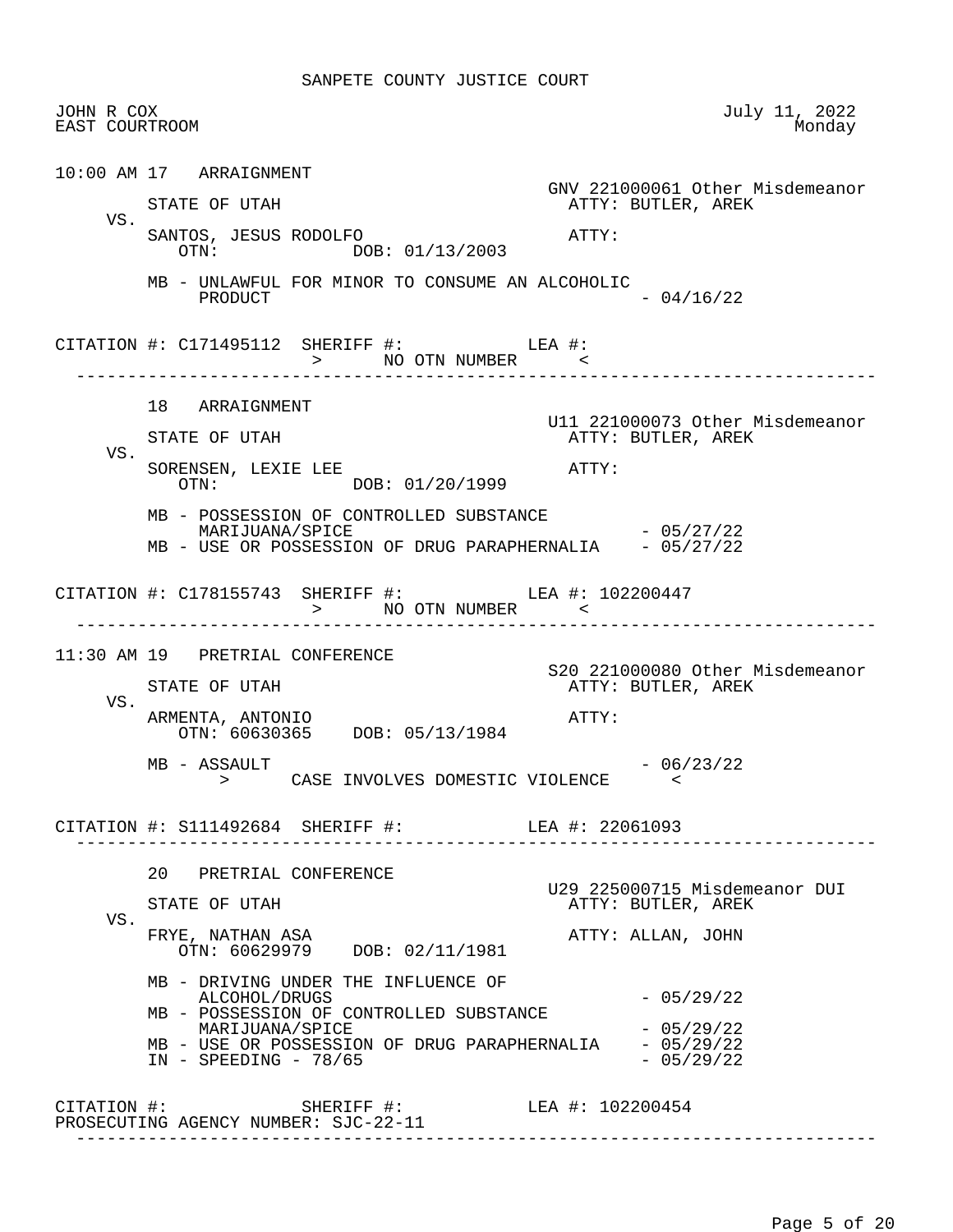|     | JOHN R COX<br>EAST COURTROOM                                                                                                  | July 11, 2022<br>Monday                                |
|-----|-------------------------------------------------------------------------------------------------------------------------------|--------------------------------------------------------|
|     | 11:30 AM 21 PRETRIAL CONFERENCE                                                                                               | S20 225000023 Traffic Court Case                       |
|     | STATE OF UTAH                                                                                                                 | ATTY: BUTLER, AREK                                     |
| VS. | HANSEN, HARLEIGH C<br>OTN: DOB: 12/07/2002                                                                                    | $\mathtt{ATTY}$ :                                      |
|     | MB - FAILURE TO REPORT AN ACCIDENT RESULTING IN<br>DAMAGE OF > \$2500<br>MC - OPEN CONTAINER IN VEHICLE ON HIGHWAY - 12/11/21 | $-12/11/21$                                            |
|     | CITATION #: SHERIFF #: LEA #: 21120582<br>PROSECUTING AGENCY NUMBER: SJC-22-1<br>> NO OTN NUMBER <<br>> FTA ISSUED <          |                                                        |
|     | 22 PRETRIAL CONFERENCE                                                                                                        |                                                        |
|     | STATE OF UTAH                                                                                                                 | GNV 225000711 Traffic Court Case<br>ATTY: BUTLER, AREK |
| VS. | LARSEN, KYLER LOUIS<br>OTN: DOB: 12/15/2004                                                                                   | $\mathtt{ATTY}$ :                                      |
|     | $IN - SPEEDING - 93/65$                                                                                                       | $-05/29/22$                                            |
|     | CITATION #: $C171496599$ SHERIFF #: LEA #:<br>> DEFENDANT WAS A MINOR AT TIME OF VIOLATION <                                  |                                                        |
|     | 23 PRETRIAL CONFERENCE                                                                                                        |                                                        |
|     | STATE OF UTAH                                                                                                                 | U11 225000574 Traffic Court Case<br>ATTY: BUTLER, AREK |
| VS. | MAYFIELD, DAMON THOMAS<br>OTN: DOB: 11/19/2001                                                                                | ATTY:                                                  |
|     |                                                                                                                               |                                                        |
|     | $IN - SPEEDING - 92/65$                                                                                                       | $-04/28/22$                                            |
|     | CITATION #: C177984556 SHERIFF #: LEA #:                                                                                      |                                                        |
|     | 24 PRETRIAL CONFERENCE                                                                                                        |                                                        |
|     | STATE OF UTAH                                                                                                                 | U11 225000645 Traffic Court Case<br>ATTY: BUTLER, AREK |
| VS. | MINKOVSKY, VIDAR FEIVEL<br>DOB: 04/11/1996<br>OTN:                                                                            | ATTY:                                                  |
|     | $IN - SPEEDING - 70/65$                                                                                                       | $-05/20/22$                                            |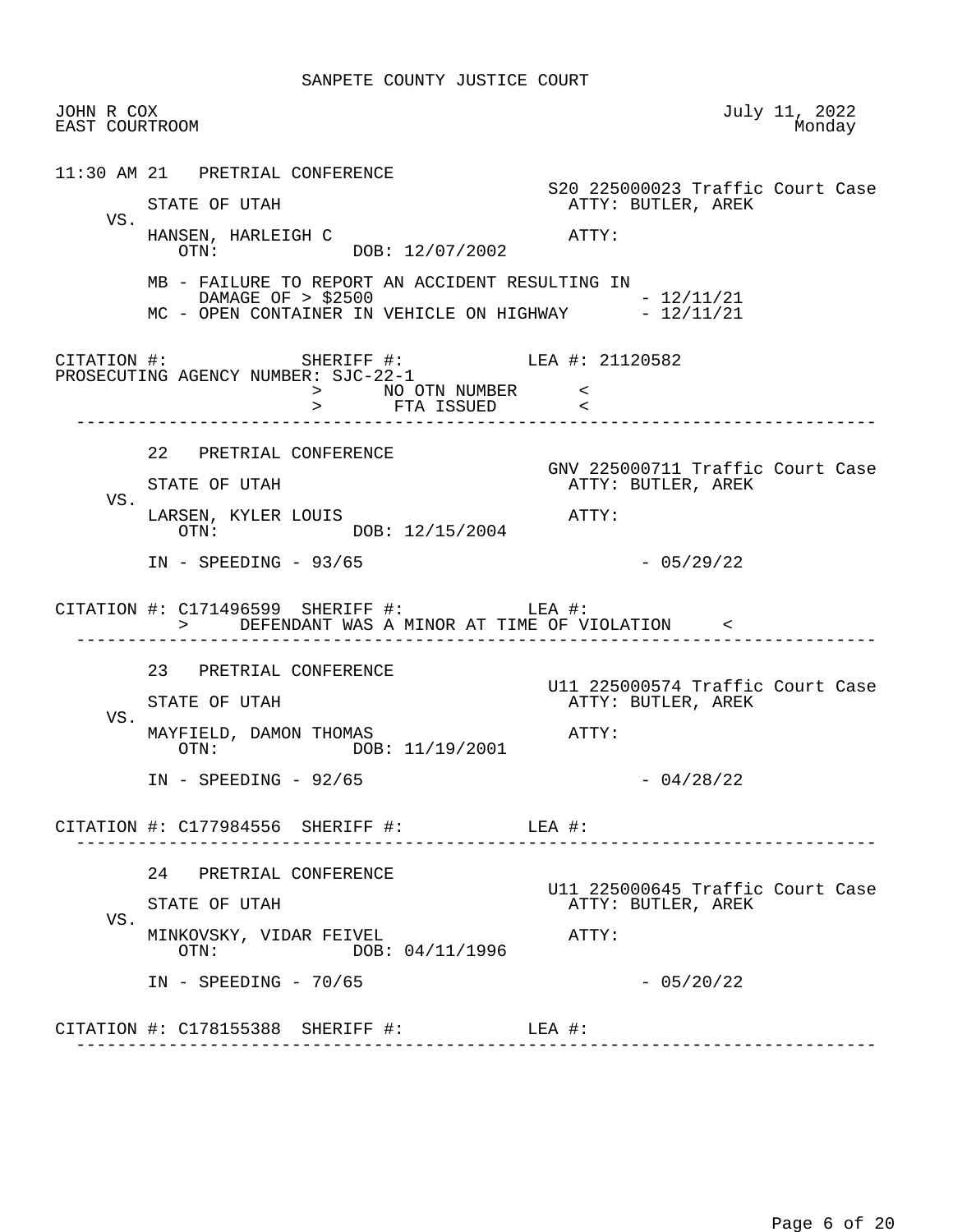| JOHN R COX<br>EAST COURTROOM |                                                  |                                                                                       | July 11, 2022<br>Monday                                                |
|------------------------------|--------------------------------------------------|---------------------------------------------------------------------------------------|------------------------------------------------------------------------|
|                              | 11:30 AM 25 PRETRIAL CONFERENCE<br>STATE OF UTAH |                                                                                       | U11 225000686 Traffic Court Case<br>ATTY: BUTLER, AREK                 |
| VS.                          | ROBB, TIFFANY MARIE                              | OTN: DOB: 06/04/1986                                                                  | АТТҮ:                                                                  |
|                              |                                                  | IN - RIGHT OF WAY-STOP SIGNS                                                          | $-05/27/22$                                                            |
|                              |                                                  | CITATION #: $C178267068$ SHERIFF #: LEA #:                                            |                                                                        |
| VS.                          | 26 PRETRIAL CONFERENCE<br>STATE OF UTAH          |                                                                                       | GNV 221000061 Other Misdemeanor<br>ATTY: BUTLER, AREK                  |
|                              | SANTOS, JESUS RODOLFO                            | OTN: DOB: 01/13/2003                                                                  | ATTY:                                                                  |
|                              | PRODUCT                                          | MB - UNLAWFUL FOR MINOR TO CONSUME AN ALCOHOLIC                                       | $-04/16/22$                                                            |
|                              |                                                  | CITATION #: $C171495112$ SHERIFF #: LEA #:<br>> NO OTN NUMBER <                       |                                                                        |
|                              | 27 PRETRIAL CONFERENCE<br>STATE OF UTAH          |                                                                                       | U11 221000073 Other Misdemeanor<br>ATTY: BUTLER, AREK                  |
| VS.                          | SORENSEN, LEXIE LEE                              | OTN: DOB: 01/20/1999                                                                  | ATTY:                                                                  |
|                              | MARIJUANA/SPICE                                  | MB - POSSESSION OF CONTROLLED SUBSTANCE                                               | $-05/27/22$<br>MB - USE OR POSSESSION OF DRUG PARAPHERNALIA - 05/27/22 |
|                              |                                                  | CITATION #: C178155743 SHERIFF #: LEA #: 102200447<br>> NO OTN NUMBER <               |                                                                        |
|                              | 01:00 PM 28 PRETRIAL CONFERENCE                  |                                                                                       | S20 225000598 Misdemeanor DUI                                          |
| VS.                          | STATE OF UTAH                                    |                                                                                       | ATTY: BUTLER, AREK                                                     |
|                              | BEEBE, LANDON MICHAEL                            | OTN: 60629607 DOB: 09/24/1997                                                         | ATTY: SCHATZ, JASON                                                    |
|                              | VEHICLE<br>IN - TAIL LIGHT VIOLATION             | MB - DUI OF ALCOHOL W/BAC AT OR OVER .05<br>MC - OPEN CONTAINER/DRINKING ALCOHOL IN A | $-05/06/22$<br>$-05/06/22$<br>$-05/06/22$                              |
|                              |                                                  | CITATION #: D116803593 SHERIFF #: LEA #: 22050285                                     |                                                                        |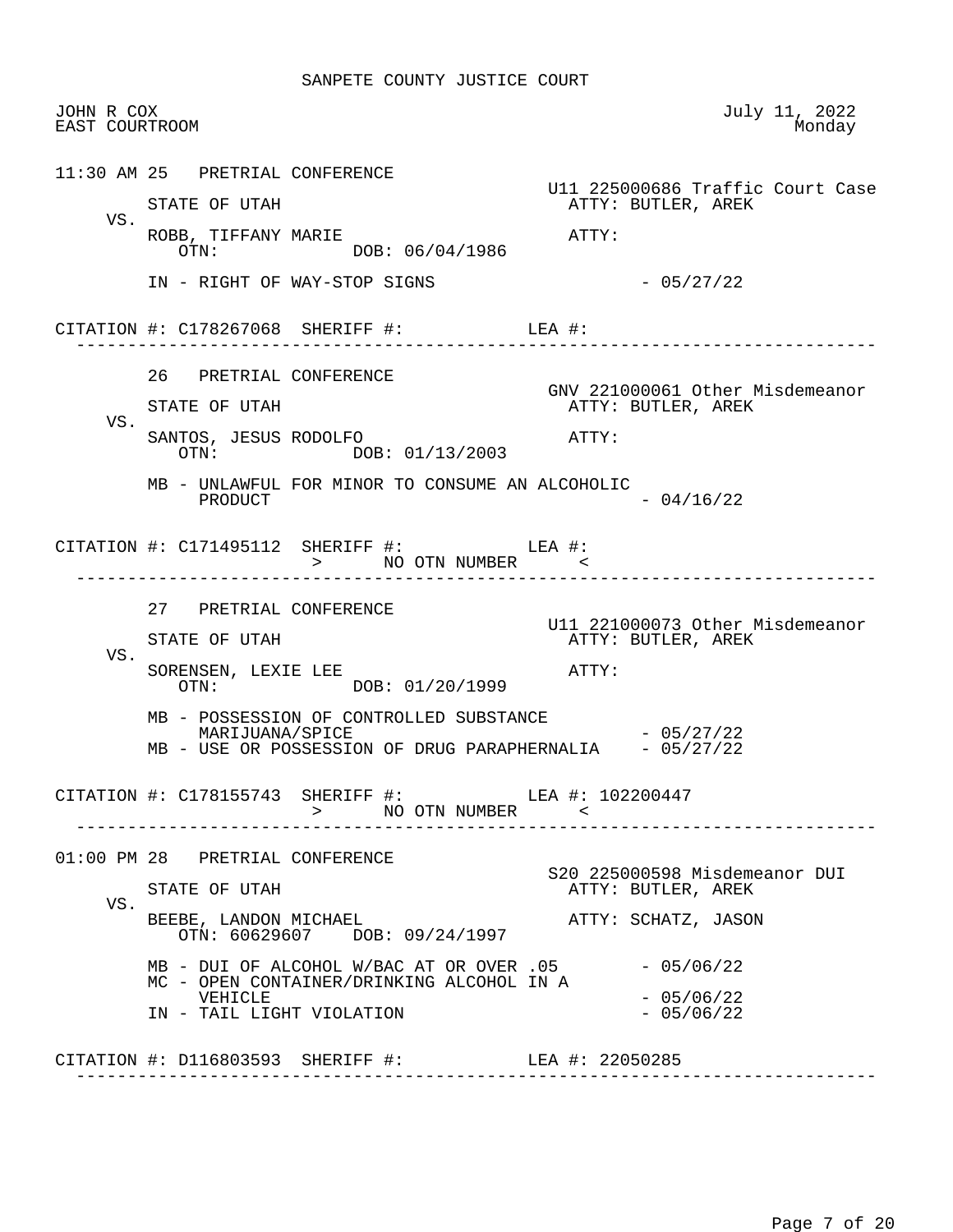| JOHN R COX<br>EAST COURTROOM |                                                                                                                                                           | July 11, 2022<br>Monday                                                    |
|------------------------------|-----------------------------------------------------------------------------------------------------------------------------------------------------------|----------------------------------------------------------------------------|
|                              | 01:00 PM 29 ORDER TO SHOW CAUSE<br>STATE OF UTAH                                                                                                          | S20 215000497 Traffic Court Case<br>ATTY: BUTLER, AREK<br>MANGUM, J WESLEY |
| VS.                          | FANGU, ELIZABETH CANDACE<br>OTN: 59651299 DOB: 05/01/2002                                                                                                 | ATTY:                                                                      |
|                              | $IN - SPEEDING - 90/65$                                                                                                                                   | $-05/10/21$                                                                |
|                              | CITATION #: $S110684765$ SHERIFF #: LEA #:                                                                                                                | ------------------------------                                             |
| VS.                          | 30 PRETRIAL CONFERENCE<br>STATE OF UTAH<br>HERRING, JENNY LYNN                                                                                            | U11 225000558 Traffic Court Case<br>ATTY: BUTLER, AREK<br>ATTY:            |
|                              | DOB: 04/08/1985<br>OTN:<br>$IN - SPEEDING - 70/65$                                                                                                        | $-04/21/22$                                                                |
|                              | CITATION #: C177450558 SHERIFF #: LEA #:                                                                                                                  |                                                                            |
| VS.                          | 31 ORDER TO SHOW CAUSE<br>STATE OF UTAH<br>MELLOR, MELISSA<br>OTN: DOB: 04/23/1977                                                                        | U00 205000293 Traffic Court Case<br>ATTY: MANGUM, J WESLEY<br>ATTY:        |
|                              | $IN - SPEEDING - 60/55$<br>MC - NO INSURANCE 2ND OR SUBSEQUENT OFFENSE<br>WITHIN 3 YRS OF PRIOR<br>MC - DRIVE ON SUSPENDED OR REVOKE LICENSE $-03/12/20$  | $-03/12/20$<br>$-03/12/20$                                                 |
|                              | CITATION #: C167056209 SHERIFF #: LEA #: 1020R0248<br>> NO OTN NUMBER <                                                                                   |                                                                            |
| VS.                          | 32 PRETRIAL CONFERENCE<br>STATE OF UTAH<br>MONROE, CHRISTOPHER SCOTT                                                                                      | MRI 225000003 Traffic Court Case<br>ATTY: BUTLER, AREK<br>ATTY:            |
|                              | $\overline{OTN}$ :<br>DOB: 09/13/1963<br>MC - DISPLAY PLATE/REG ON INCORRECT VEHICLE $-01/01/22$<br>MC - DRIVE ON SUSPENDED OR REVOKE LICENSE $-01/01/22$ |                                                                            |
|                              | CITATION #: M106550225 SHERIFF #: LEA #: 22010015<br>NO OTN NUMBER <<br>$\geq$                                                                            |                                                                            |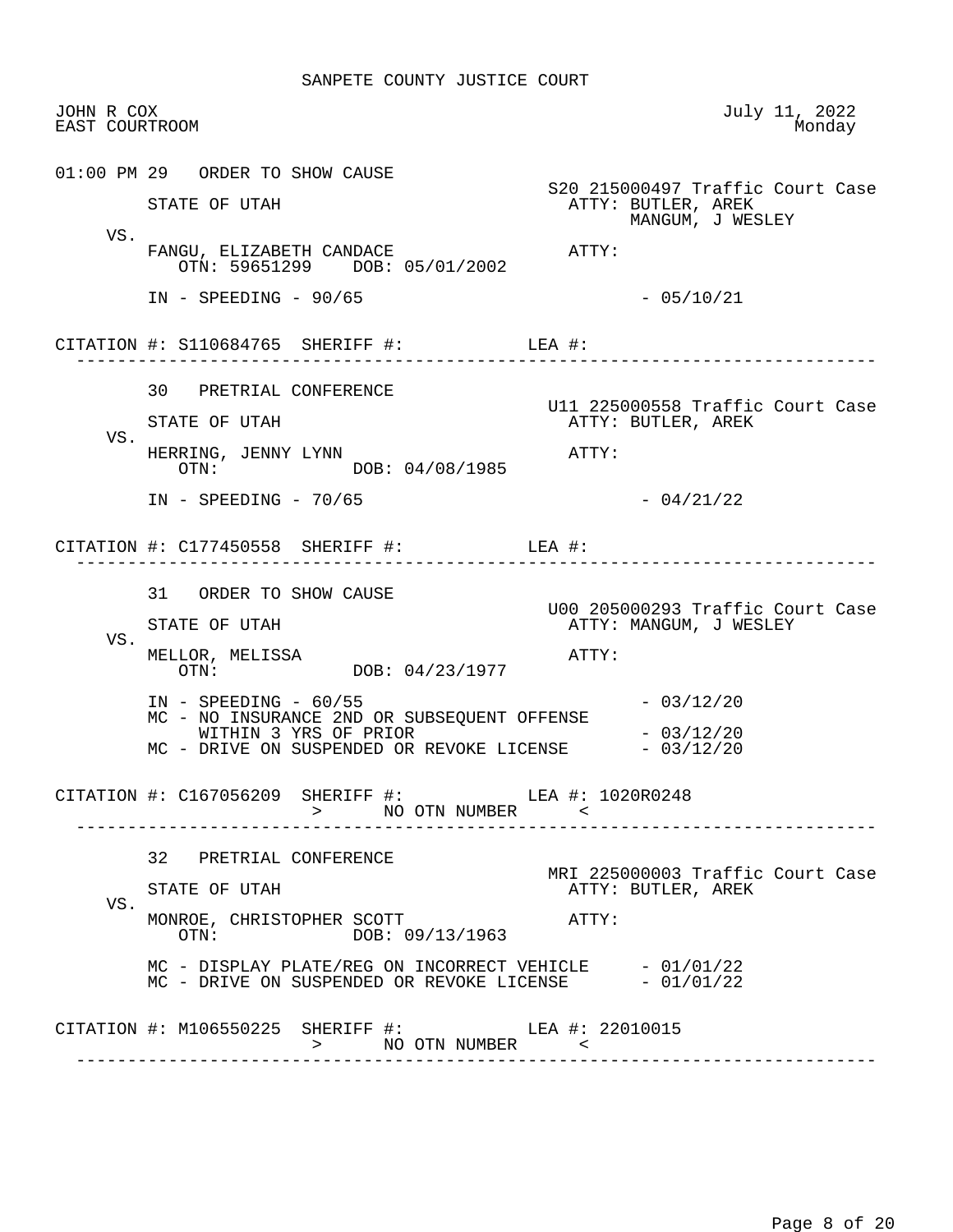JOHN R COX July 18, 2022 e a comparative contract of the Monday Monday

|     | 01:00 PM 1 ORDER TO SHOW CAUSE                                |                                                       |
|-----|---------------------------------------------------------------|-------------------------------------------------------|
| VS. | CENTERFIELD                                                   | GNV 215000492 Misdemeanor DUI<br>ATTY: DANIELS, KEVIN |
|     | MORENO GARCIA, VICTOR MANUEL<br>OTN: 60625068 DOB: 10/31/1998 | ATTY: BOND, JUSTIN                                    |
|     | MB - IMPAIRED DRIVING                                         | $-05/09/21$                                           |
|     | CITATION $\#$ : D30000105<br>SHERIFF #:                       | LEA #: 21050342                                       |
|     |                                                               |                                                       |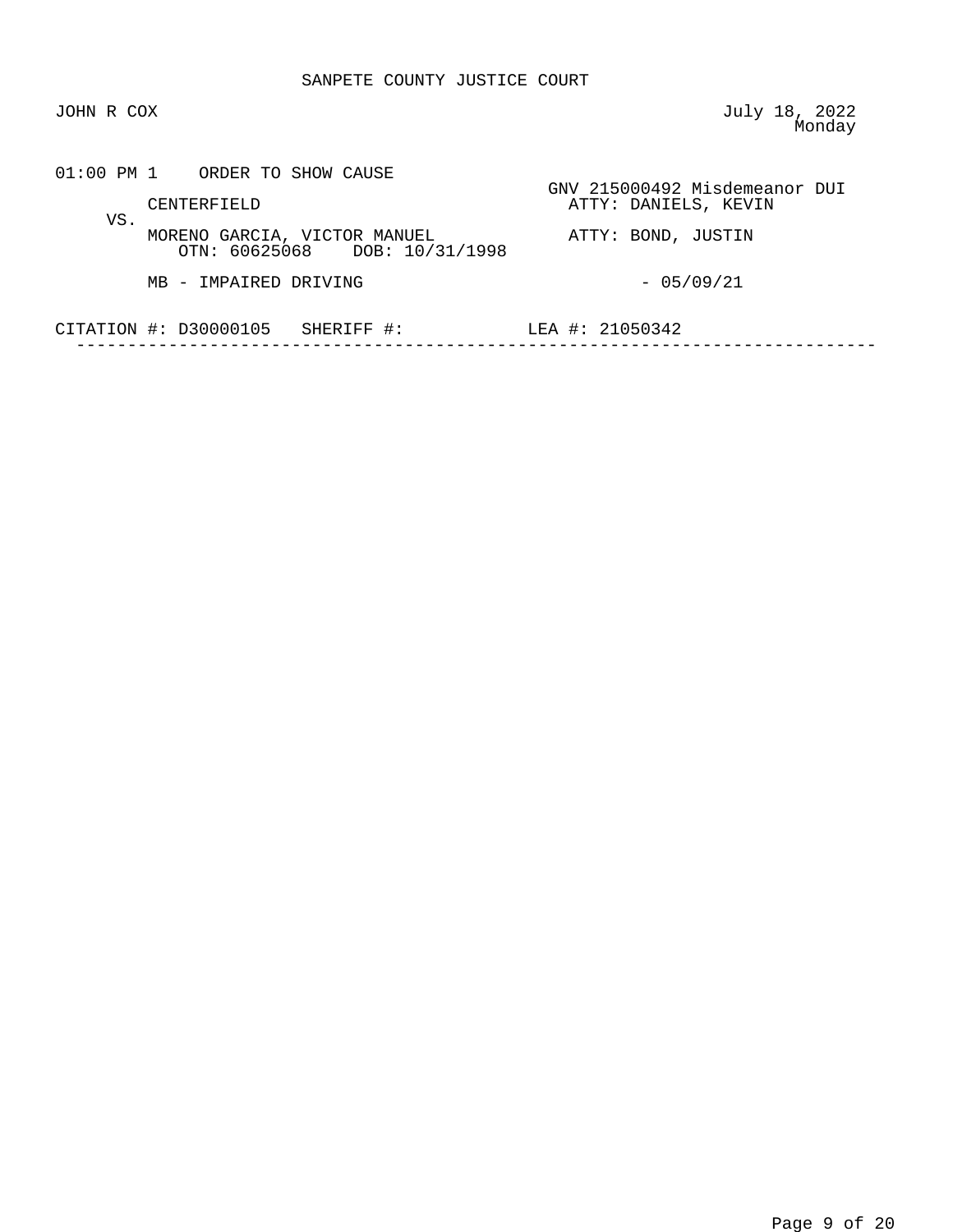| JOHN R COX<br>EAST COURTROOM |                                                                                                             |                                                        | July 18, 2022<br>Monday |
|------------------------------|-------------------------------------------------------------------------------------------------------------|--------------------------------------------------------|-------------------------|
|                              | 10:00 AM 2 ARRAIGNMENT                                                                                      | Ull 225000764 Traffic Court Case                       |                         |
| VS.                          | STATE OF UTAH                                                                                               | ATTY: BUTLER, AREK                                     |                         |
|                              | CLARK, GARRETT MARTIN<br>OTN: DOB: 10/06/1992                                                               | ATTY:                                                  |                         |
|                              | $IN - SPEEDING - 90/65$<br>MC - DRIVING ON DENIED                                                           | $-06/07/22$<br>$-06/07/22$                             |                         |
|                              | CITATION #: C177654134 SHERIFF #: LEA #: 102200479                                                          |                                                        |                         |
|                              | 3 ARRAIGNMENT                                                                                               | S20 225000727 Traffic Court Case                       |                         |
|                              | STATE OF UTAH                                                                                               | ATTY: BUTLER, AREK                                     |                         |
| VS.                          | DAVIS, JOSHUA RAY<br>OTN: DOB: 12/12/1986                                                                   | ATTY:                                                  |                         |
|                              | $IN - SPEEDING - 75/65$<br>MC - DRIVE ON SUSPENDED OR REVOKE LICENSE - 06/06/22                             | - 06/06/22                                             |                         |
|                              | CITATION #: $S111492416$ SHERIFF #: LEA #:                                                                  |                                                        |                         |
|                              | 4 ARRAIGNMENT                                                                                               | EPH 225000762 Traffic Court Case                       |                         |
|                              | STATE OF UTAH                                                                                               | ATTY: BUTLER, AREK                                     |                         |
| VS.                          | GOSSARD, WILLIAM BRENT<br>OTN: DOB: 10/26/1966                                                              | ATTY:                                                  |                         |
|                              | IN - FAIL TO REDUCE SPEED WHEN APPROACHING<br>EMERGENCY VEHICLE<br>MC - OPERATING VEHICLE WITHOUT INSURANCE | $-06/11/22$<br>$-06/11/22$                             |                         |
|                              | CITATION #: $C177205028$ SHERIFF #: LEA #:<br>> NO OTN NUMBER <                                             |                                                        |                         |
|                              | 5<br>ARRAIGNMENT                                                                                            |                                                        |                         |
|                              | STATE OF UTAH                                                                                               | S20 225000768 Traffic Court Case<br>ATTY: BUTLER, AREK |                         |
| VS.                          | GUERRERO, ASAF<br>DOB: 01/28/2003<br>OTN:                                                                   | ATTY:                                                  |                         |
|                              | $IN - SPEEDING - 78/65$                                                                                     | $-06/08/22$                                            |                         |
|                              | IN - NO VALID LICENSE - NEVER OBTAINED LICENSE - 06/08/22                                                   |                                                        |                         |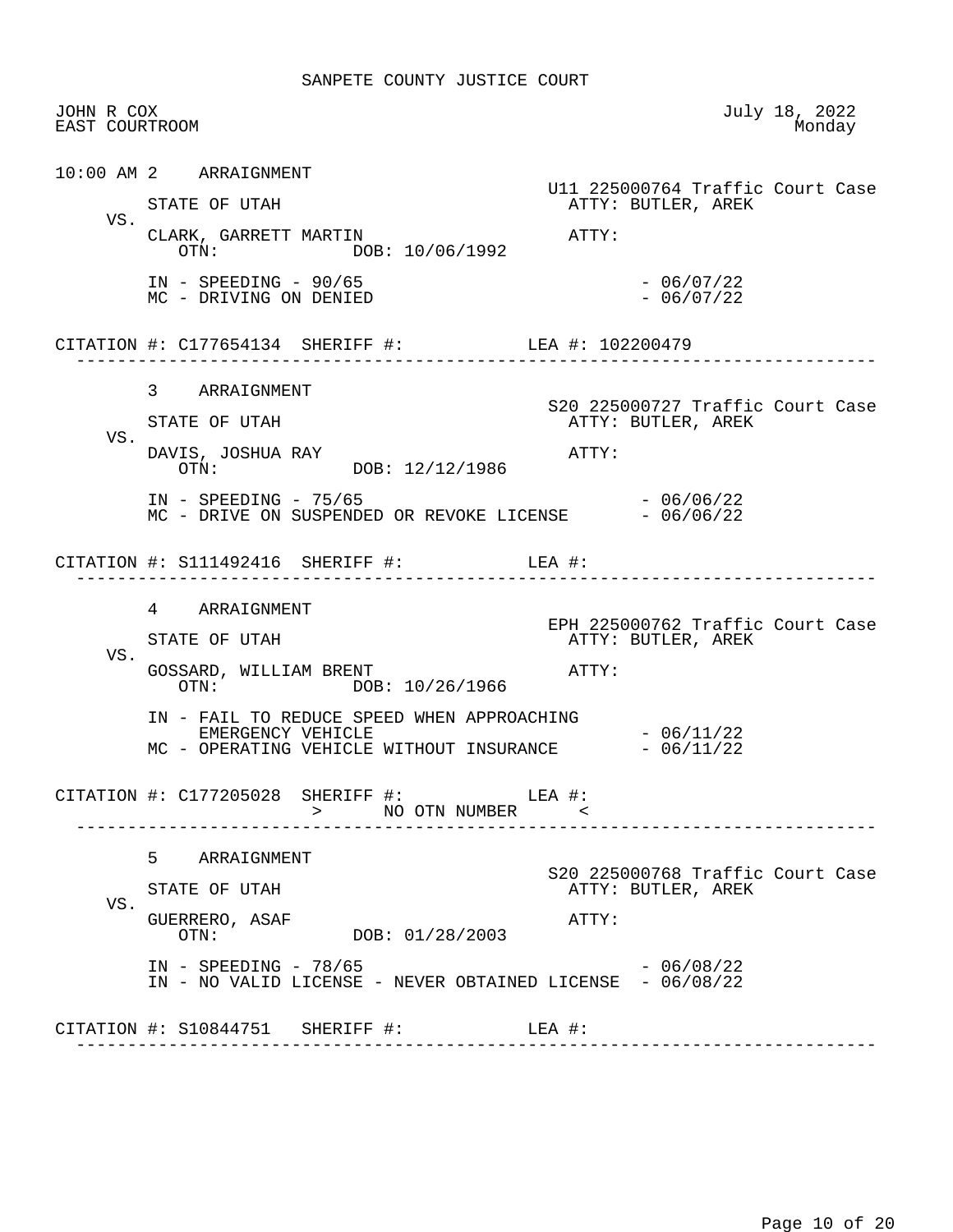| JOHN R COX<br>EAST COURTROOM |                                                                                                                                                                                                                                                                                | July 18, 2022<br>Monday                                         |
|------------------------------|--------------------------------------------------------------------------------------------------------------------------------------------------------------------------------------------------------------------------------------------------------------------------------|-----------------------------------------------------------------|
| VS.                          | 10:00 AM 6 ARRAIGNMENT<br>STATE OF UTAH<br>HOGAN, BRANDEN SCOTT                                                                                                                                                                                                                | U11 225000747 Traffic Court Case<br>ATTY: BUTLER, AREK<br>ATTY: |
|                              | OTN: DOB: 01/07/1989<br>MC - DRIVING ON DENIED                                                                                                                                                                                                                                 | $-06/10/22$                                                     |
|                              | CITATION #: $C178085833$ SHERIFF #: LEA #:                                                                                                                                                                                                                                     |                                                                 |
| VS.                          | 7 ARRAIGNMENT<br>STATE OF UTAH<br>HOWARD, GINA MARIE<br>OTN: DOB: 11/13/1979                                                                                                                                                                                                   | S20 221000079 Other Misdemeanor<br>ATTY: BUTLER, AREK<br>ATTY:  |
|                              | MB - ASSAULT                                                                                                                                                                                                                                                                   | $-06/23/22$                                                     |
|                              | CITATION #: S111492674 SHERIFF #: LEA #: 22061093<br>> NO OTN NUMBER <                                                                                                                                                                                                         |                                                                 |
| VS.                          | 8 ARRAIGNMENT<br>STATE OF UTAH<br>JACKLIN, MICHAEL ALEXANDER<br>OTN: DOB: 08/24/1998                                                                                                                                                                                           | EPH 225000716 Misdemeanor DUI<br>ATTY: BUTLER, AREK<br>ATTY:    |
|                              | MB - DUI - ALCOHOL/DRUGS OR COMBO - RENDERS<br>SAFE OPERATION<br>MB - POSSESSION OF CONTROLLED SUBSTANCE<br>MARIJUANA/SPICE<br>MB - USE OR POSSESSION OF DRUG PARAPHERNALIA - 06/03/22<br>MC - OPEN CONTAINER/DRINKING ALCOHOL IN A<br>VEHICLE<br>$IN - SPEEDING - 85/65$      | $-06/03/22$<br>$-06/03/22$<br>$-06/03/22$<br>$-06/03/22$        |
|                              | $\begin{tabular}{lllllll} \multicolumn{2}{c}{\texttt{CITATION}} & \texttt{+}: & \texttt{D138531135} & \texttt{SHERIFF} & \texttt{+}: & \texttt{OFN} & \texttt{NUMBER} & & \texttt{+}: & \texttt{22060132} \\ & & & & & \texttt{NO OTN NUMBER} & & \texttt{<} \\ \end{tabular}$ |                                                                 |
| VS.                          | 9 ARRAIGNMENT<br>STATE OF UTAH<br>KESLER, QUINN BAKER<br>DOB: 04/24/1993<br>OTN:                                                                                                                                                                                               | U11 225000621 Traffic Court Case<br>ATTY: BUTLER, AREK<br>ATTY: |
|                              | $IN - SPEEDING - 77/65$<br>MC - DRIVE ON SUSPENDED OR REVOKE LICENSE - 05/13/22                                                                                                                                                                                                | $-05/13/22$                                                     |
|                              | CITATION #: $C178155107$ SHERIFF #: LEA #:                                                                                                                                                                                                                                     |                                                                 |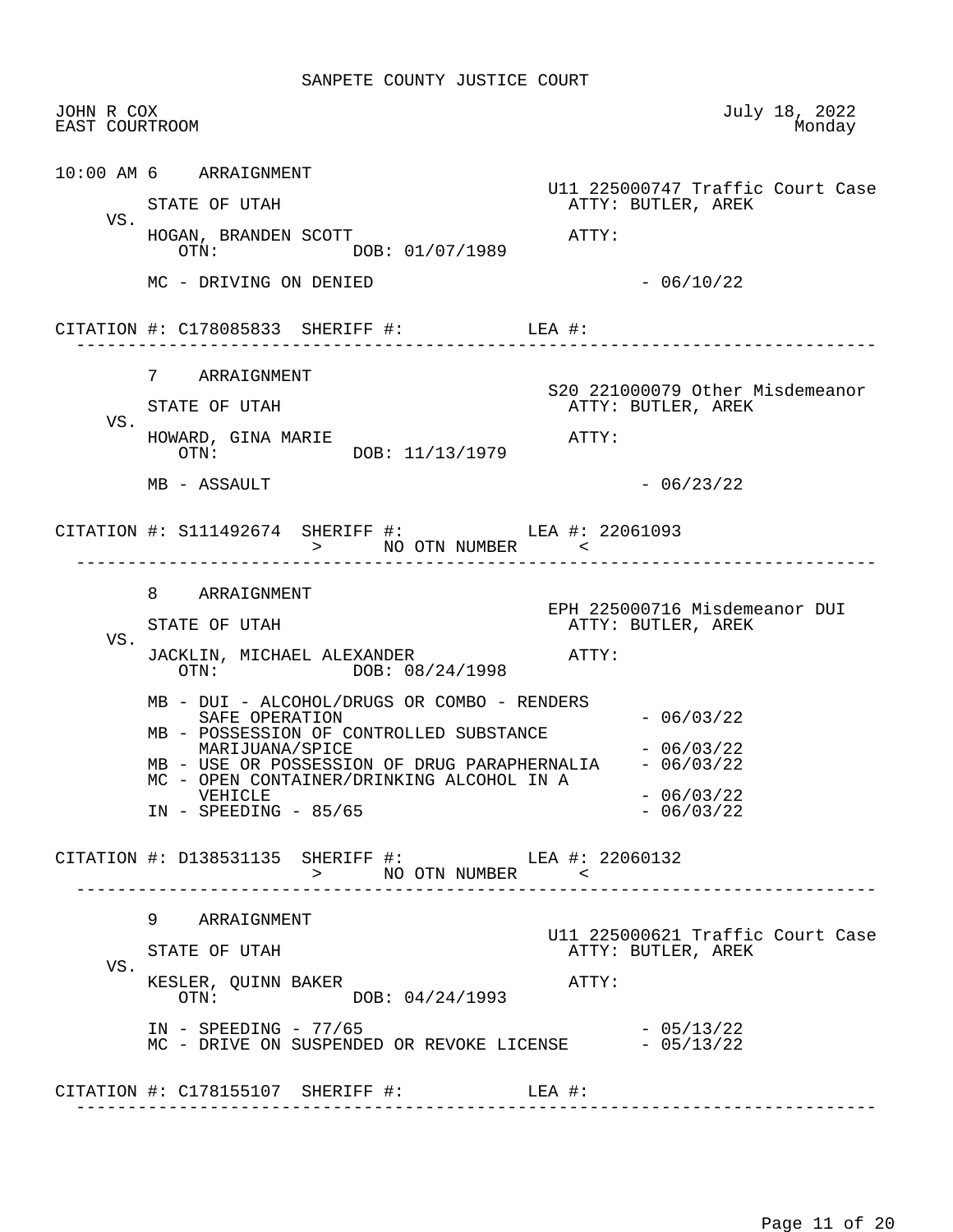| JOHN R COX<br>EAST COURTROOM |                                                                                                     | July 18, 2022<br>Monday                                    |
|------------------------------|-----------------------------------------------------------------------------------------------------|------------------------------------------------------------|
|                              | 10:00 AM 10 ARRAIGNMENT                                                                             |                                                            |
| VS.                          | CENTERFIELD                                                                                         | GUN 225000706 Misdemeanor DUI<br>ATTY: DANIELS, KEVIN      |
|                              | MALONEY, SHAUN KENLEY<br>OTN: DOB: 03/08/1991                                                       | ATTY:                                                      |
|                              | $MB - DUI$ OF ALCOHOL W/BAC AT OR OVER .05 $-05/23/22$<br>MC - OPEN CONTAINER/DRINKING ALCOHOL IN A |                                                            |
|                              | VEHICLE                                                                                             | $-05/23/22$                                                |
|                              | CITATION #: SHERIFF #: LEA #: 22051129<br>PROSECUTING AGENCY NUMBER: SJC-22-10<br>> NO OTN NUMBER < |                                                            |
|                              | 11 ARRAIGNMENT                                                                                      |                                                            |
|                              | CENTERFIELD                                                                                         | GNV 225000710 Traffic Court Case<br>ATTY: DANIELS, KEVIN   |
| VS.                          | MELLEN, JORDAN JACOB<br>OTN: DOB: 10/05/1994                                                        | ATTY:                                                      |
|                              | MC - OPERATE VEH W/O LICENSE OR REGIST<br>(SUSPENDED OR REVOKED)                                    | $-05/28/22$                                                |
|                              | MC - OPERATING VEHICLE WITHOUT INSURANCE - 05/28/22                                                 |                                                            |
|                              | CITATION #: $C171496581$ SHERIFF #: LEA #:                                                          |                                                            |
|                              | 12 ARRAIGNMENT                                                                                      |                                                            |
|                              | CENTERFIELD                                                                                         | EPH 221000077 Other Misdemeanor<br>ATTY: DANIELS, KEVIN    |
| VS.                          | NIELSON, NICOLE MICHELE<br>OTN: DOB: 01/21/1987                                                     | ATTY:                                                      |
|                              | MC - ADULT SELLING TOBACCO TO ADOLESCENT - 06/20/22                                                 |                                                            |
|                              | CITATION #: C170946322 SHERIFF #: LEA #: 22060918<br>> NO OTN NUMBER <                              |                                                            |
|                              | 13 ARRAIGNMENT                                                                                      |                                                            |
|                              | STATE OF UTAH                                                                                       | S20 215000156 Traffic Court Case<br>ATTY: MANGUM, J WESLEY |
|                              |                                                                                                     |                                                            |
| VS.                          | NIELSON, TOMMY LEE<br>DOB: 10/04/1995<br>OTN:                                                       | ATTY:                                                      |
|                              | IN - FAILURE TO SIGNAL                                                                              | $-02/18/21$                                                |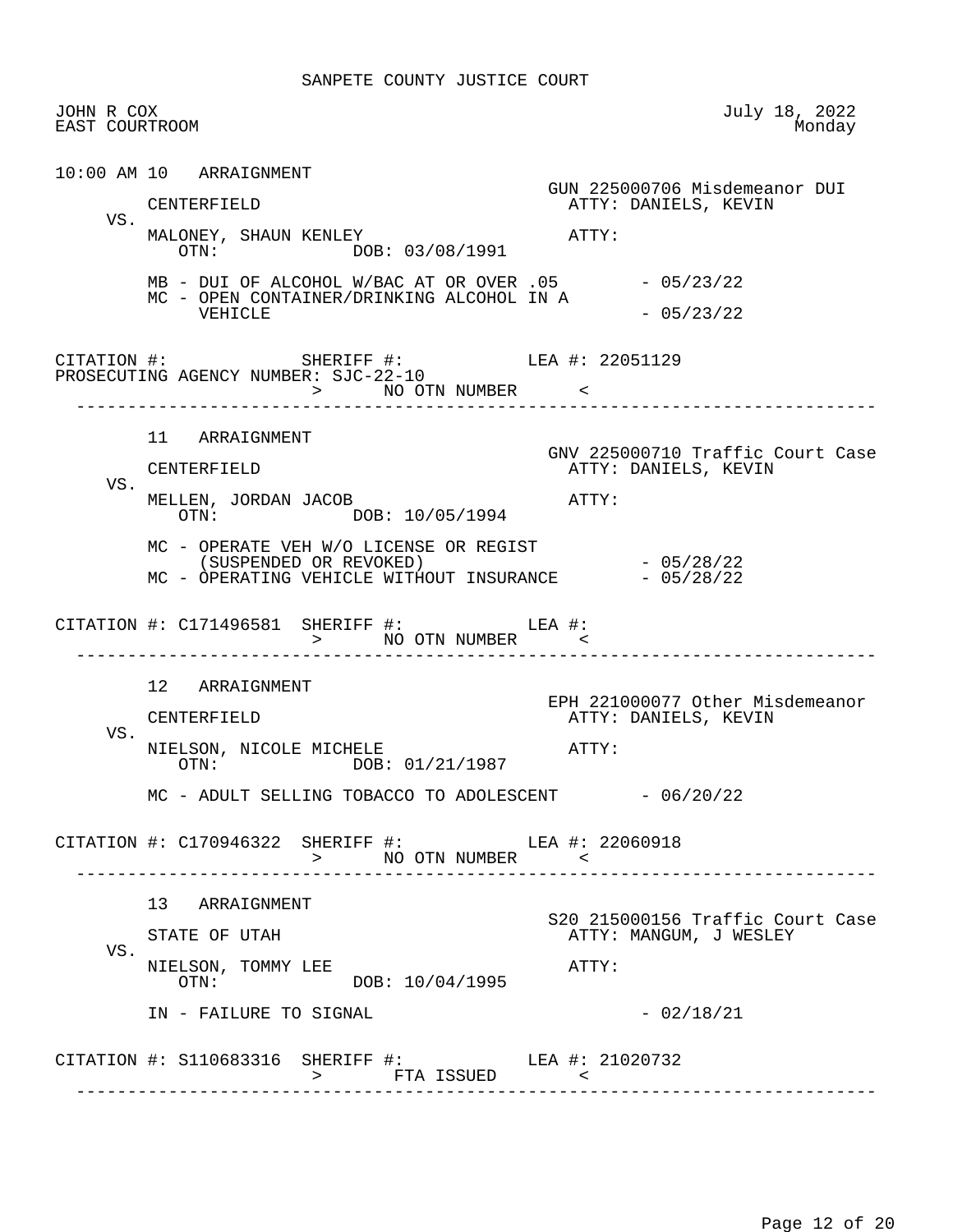| JOHN R COX<br>EAST COURTROOM |                                                                                                                | July 18, 2022<br>Monday                                  |
|------------------------------|----------------------------------------------------------------------------------------------------------------|----------------------------------------------------------|
|                              | 10:00 AM 14 ARRAIGNMENT                                                                                        | U13 225000736 Traffic Court Case                         |
| VS.                          | STATE OF UTAH                                                                                                  | ATTY: BUTLER, AREK                                       |
|                              | PACAS-RIVAS, JUAN<br>OTN: DOB: 03/12/1993                                                                      | ATTY:                                                    |
|                              | $IN - SPEEDING - 70/65$<br>IN - NO VALID LICENSE - NEVER OBTAINED LICENSE - 06/07/22                           | - 06/07/22                                               |
|                              | CITATION #: $C178117479$ SHERIFF #: LEA #:                                                                     |                                                          |
|                              | 15 ARRAIGNMENT                                                                                                 |                                                          |
|                              | STATE OF UTAH                                                                                                  | U11 225000739 Traffic Court Case<br>ATTY: BUTLER, AREK   |
| VS.                          | PARKINSON, HILLARY CHRISTINA ATTY:<br>OTN: DOB: 03/24/1989                                                     |                                                          |
|                              | $IN - SPEEDING - 70/65$<br>MB - RECKLESS DRIVING<br>IN - FAILED TO REGISTER OR EXPIRED REGISTRATION - 06/09/22 | $-06/09/22$<br>$-06/09/22$                               |
|                              |                                                                                                                |                                                          |
|                              | CITATION #: $C177811536$ SHERIFF #: LEA #:<br>> NO OTN NUMBER                                                  |                                                          |
|                              | 16 ARRAIGNMENT                                                                                                 |                                                          |
|                              | CENTERFIELD                                                                                                    | GNV 225000708 Traffic Court Case<br>ATTY: DANIELS, KEVIN |
| VS.                          | PETERSON, CARSON KURT<br>OTN: DOB: 09/27/2001                                                                  | ATTY:                                                    |
|                              | $IN - SPEEDING - 30/25$<br>IN - MUFFLER VIOLATION                                                              | $-05/28/22$<br>$-05/28/22$                               |
|                              | CITATION $\#$ : C171496532 SHERIFF $\#$ :                                                                      | LEA #:                                                   |
|                              | 17<br>ARRAIGNMENT                                                                                              |                                                          |
|                              | STATE OF UTAH                                                                                                  | U11 225000729 Traffic Court Case<br>ATTY: BUTLER, AREK   |
| VS.                          | RODRIGUEZ, JUAN MIGUEL<br>DOB: 11/19/1992<br>OTN:                                                              | ATTY: SCHOFIELD, BRADLEY                                 |
|                              | $IN - SPEEDING - 74/65$                                                                                        | $-06/06/22$                                              |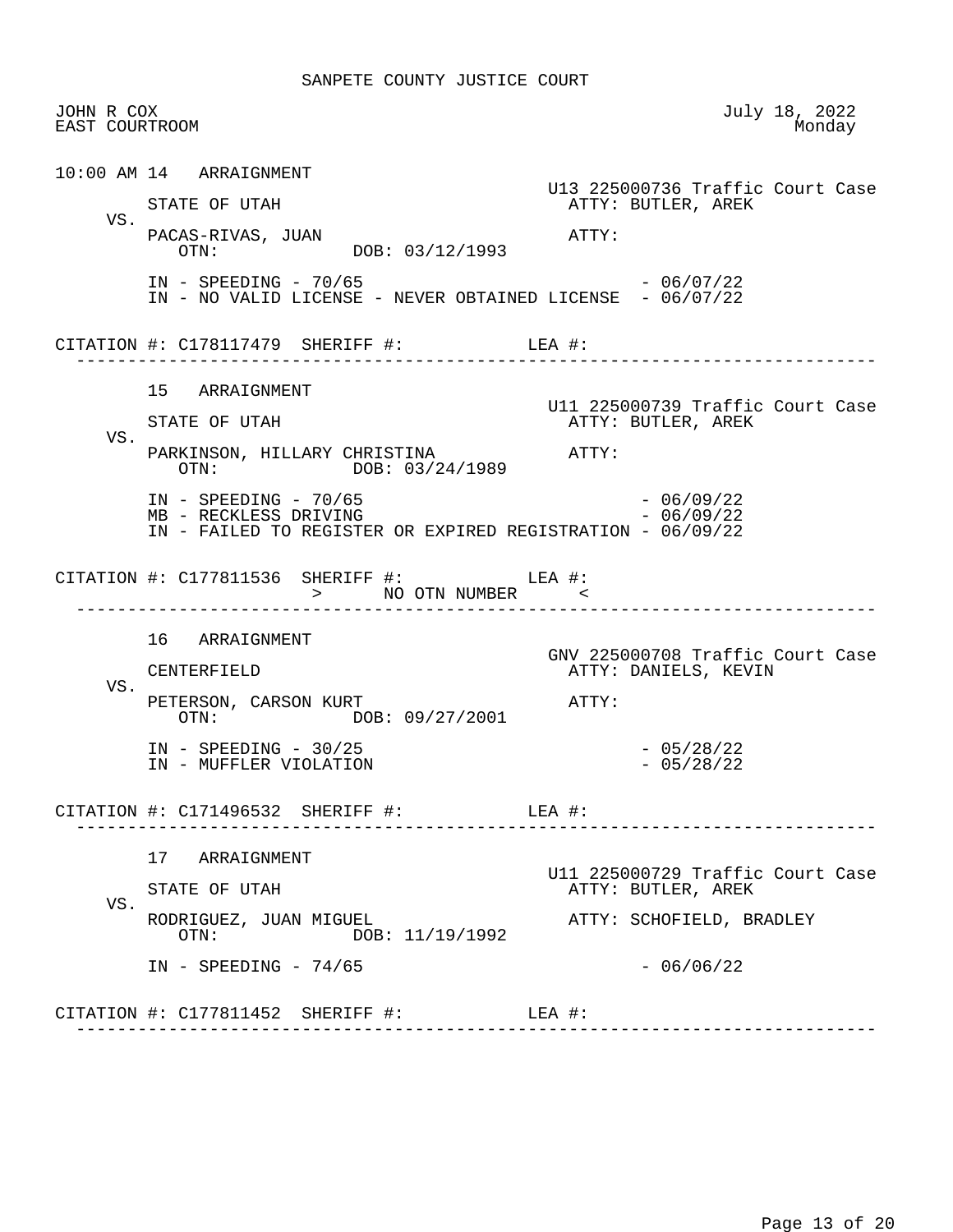| JOHN R COX<br>EAST COURTROOM |                                                                                                             | July 18, 2022<br>Monday                                |
|------------------------------|-------------------------------------------------------------------------------------------------------------|--------------------------------------------------------|
|                              | $10:00$ AM $18$ ARRAIGNMENT                                                                                 | U11 225000629 Traffic Court Case                       |
| VS.                          | STATE OF UTAH                                                                                               | ATTY: BUTLER, AREK                                     |
|                              | SMITH, NOAH JACKSON<br>OTN: DOB: 05/26/2000                                                                 | ATTY:                                                  |
|                              | $IN$ - SPEEDING - 90/65                                                                                     | $-05/17/22$                                            |
|                              | CITATION #: $C178155172$ SHERIFF #: LEA #:                                                                  |                                                        |
|                              | 19 ARRAIGNMENT                                                                                              | S20 221000063 Other Misdemeanor                        |
| VS.                          | WALES CITY                                                                                                  | ATTY: DANIELS, KEVIN                                   |
|                              | SNOW, JAY DEE<br>OTN: DOB: 08/01/1987                                                                       | ATTY:                                                  |
|                              | MC - DISORDERLY CONDUCT, PROFANE, OBSCENE<br>LANGUAGE                                                       | $-04/02/22$                                            |
|                              | CITATION #: $S111091367$ SHERIFF #: LEA #:<br>> NO OTN NUMBER <                                             |                                                        |
|                              | 20 ARRAIGNMENT                                                                                              |                                                        |
|                              | STATE OF UTAH                                                                                               | U11 225000756 Traffic Court Case<br>ATTY: BUTLER, AREK |
| VS.                          | WILLIAMS, BEN A<br>DOB: 04/03/1938<br>OTN:                                                                  | ATTY:                                                  |
|                              | IN - FAIL TO YIELD RIGHT OF WAY                                                                             | $-06/11/22$                                            |
|                              | CITATION #: C178085932 SHERIFF #:                                                                           | LEA #: 102200489                                       |
|                              | 11:30 AM 21 PRETRIAL CONFERENCE                                                                             |                                                        |
| VS.                          | STATE OF UTAH                                                                                               | EPH 225000762 Traffic Court Case<br>ATTY: BUTLER, AREK |
|                              | GOSSARD, WILLIAM BRENT<br>DOB: 10/26/1966<br>OTN:                                                           | ATTY:                                                  |
|                              |                                                                                                             |                                                        |
|                              | IN - FAIL TO REDUCE SPEED WHEN APPROACHING<br>EMERGENCY VEHICLE<br>MC - OPERATING VEHICLE WITHOUT INSURANCE | $-06/11/22$<br>$-06/11/22$                             |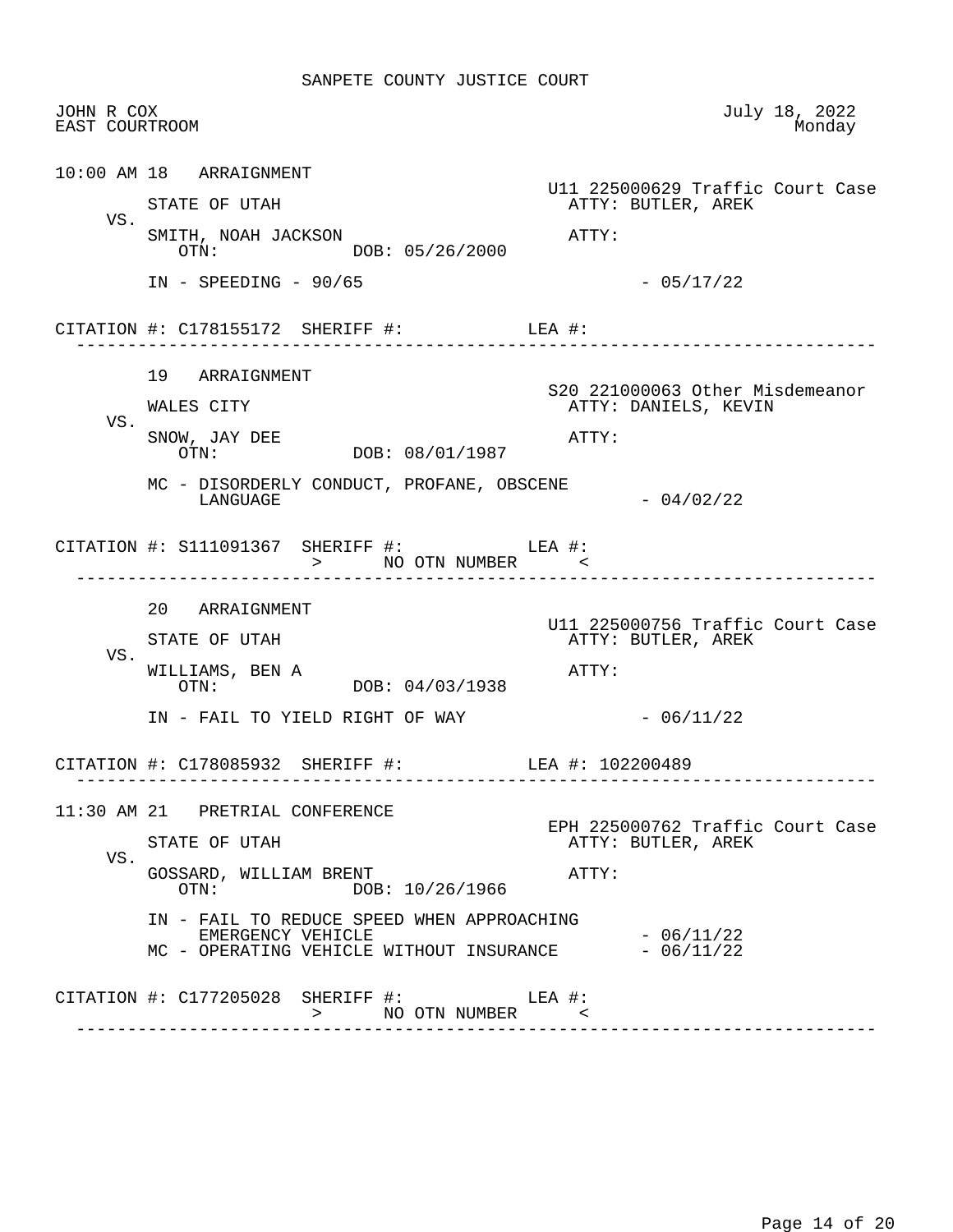| JOHN R COX<br>EAST COURTROOM |                                                                                                                                                                                                                                                                                                                                                                                                                                                             | July 18, 2022<br>Monday                                                                       |
|------------------------------|-------------------------------------------------------------------------------------------------------------------------------------------------------------------------------------------------------------------------------------------------------------------------------------------------------------------------------------------------------------------------------------------------------------------------------------------------------------|-----------------------------------------------------------------------------------------------|
| VS.                          | 11:30 AM 22 PRETRIAL CONFERENCE<br>STATE OF UTAH<br>PARKINSON, HILLARY CHRISTINA<br>OTN: DOB: 03/24/1989<br>$IN - SPEEDING - 70/65$<br>MB - RECKLESS DRIVING<br>IN - FAILED TO REGISTER OR EXPIRED REGISTRATION - 06/09/22                                                                                                                                                                                                                                  | U11 225000739 Traffic Court Case<br>ATTY: BUTLER, AREK<br>ATTY:<br>$-06/09/22$<br>$-06/09/22$ |
|                              | CITATION #: C177811536 SHERIFF #: LEA #:<br>> NO OTN NUMBER <                                                                                                                                                                                                                                                                                                                                                                                               |                                                                                               |
| VS.                          | 23 PRETRIAL CONFERENCE<br>CENTERFIELD<br>PETERSON, CARSON KURT<br>OTN: DOB: 09/27/2001<br>$IN - SPEEDING - 30/25$                                                                                                                                                                                                                                                                                                                                           | GNV 225000708 Traffic Court Case<br>ATTY: DANIELS, KEVIN<br>ATTY:                             |
|                              | IN - MUFFLER VIOLATION<br>CITATION #: $C171496532$ SHERIFF #: LEA #:                                                                                                                                                                                                                                                                                                                                                                                        | $-05/28/22$<br>$-05/28/22$                                                                    |
| VS.                          | -----------------<br>12:00 PM 24 PRETRIAL CONFERENCE<br>STATE OF UTAH<br>SNOW, JAY DEE<br>OTN: 60629078 DOB: 08/01/1987                                                                                                                                                                                                                                                                                                                                     | S20 221000052 Other Misdemeanor<br>ATTY: BUTLER, AREK<br>ATTY: ANGERHOFER, DAVID              |
|                              | MB - CRIMINAL MISCHIEF - INTENTIONAL DAMAGE,<br>DEFACE, DESTROY PROP<br>MB - DISORDERLY CONDUCT WITHIN 5 YEARS - 2 OR<br>MORE VIOLATIONS<br>> CASE INVOLVES DOMESTIC VIOLENCE                                                                                                                                                                                                                                                                               | $-04/03/22$<br>$-04/03/22$<br>$\sim$ $\leq$                                                   |
|                              | $\begin{tabular}{lllllll} \multicolumn{2}{c}{\texttt{CITATION}} & \texttt{+}: & & \\ & & \multicolumn{2}{c}{\texttt{SHERIFF}} & \texttt{+}: & & \\ \multicolumn{2}{c}{\texttt{LEA}} & \texttt{+}: & 22040084 \\ \multicolumn{2}{c}{\texttt{PROSECUTING}} & \texttt{AGENCY} & \texttt{NUMBER}: & \texttt{SJC-22-5} & & \\ \multicolumn{2}{c}{\texttt{C-A2-5}} & & & \\ \multicolumn{2}{c}{\texttt{C-A1-1}} & & & \\ \multicolumn{2}{c}{\texttt{C-A1-1}} & &$ |                                                                                               |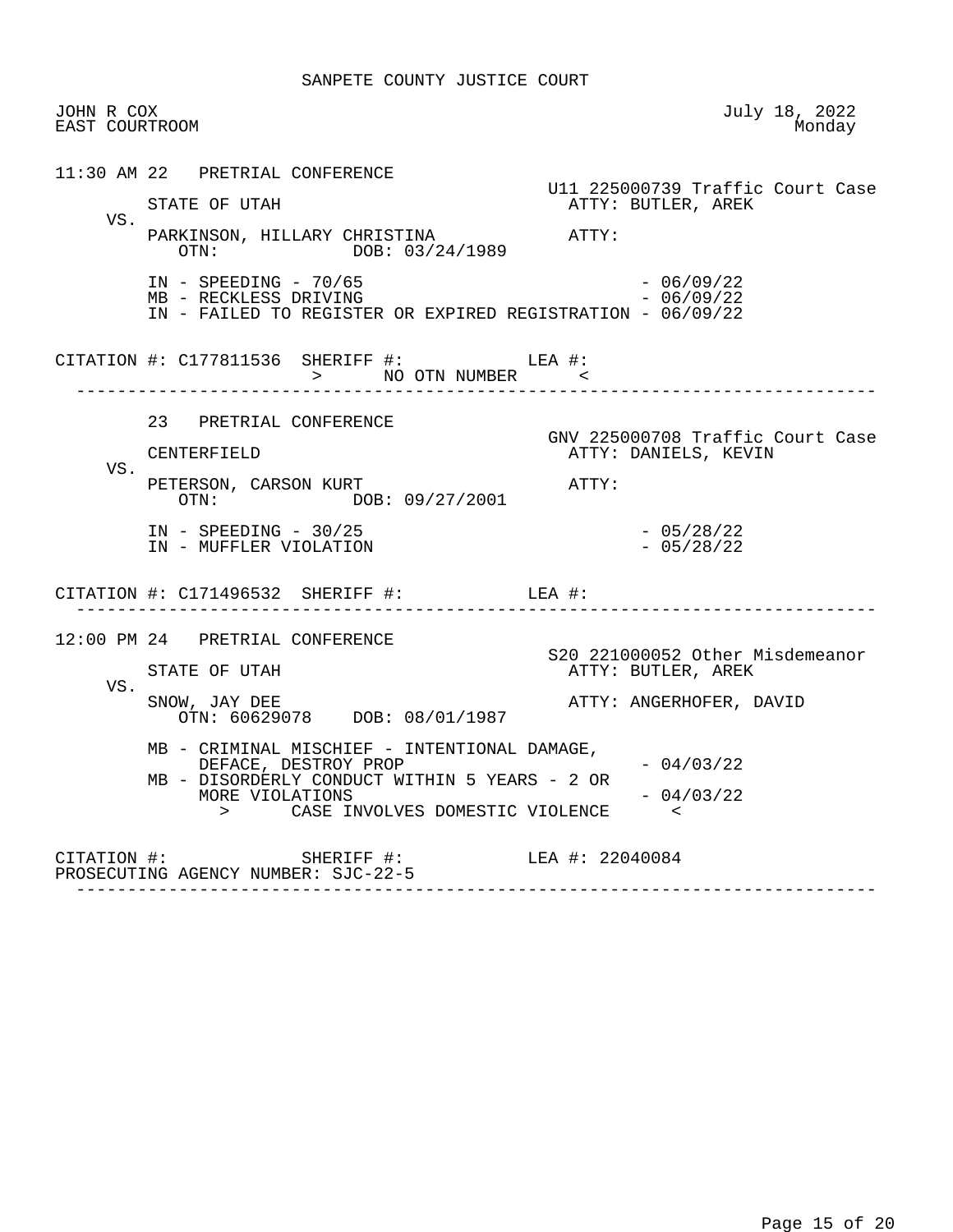JOHN R COX July 18, 2022 EAST COURTROOM 01:00 PM 25 PRETRIAL CONFERENCE EPH 225000486 Misdemeanor DUI<br>
EPH 225000486 Misdemeanor DUI<br>
ATTY: BUTLER, AREK ATTY: BUTLER, AREK VS. ALBARES, ALFREDO **ATTY: ANGERHOFER**, DAVID OTN: 60629102 DOB: 02/23/1958  $MB - DUI OF ALCOHOL W/BAC AT OR OVER .05 - 04/04/22$  MC - OPEN CONTAINER/DRINKING ALCOHOL IN A  $-04/04/22$ <br> $-04/04/22$ IN - NO VALID LICENSE - EXPIRED IN - FAILURE TO REGISTER OR EXPIRED VEHICLE REGISTRATION  $-04/04/22$  CITATION #: D138531094 SHERIFF #: LEA #: 22040161 ------------------------------------------------------------------------------ 26 PRETRIAL CONFERENCE GNV 221000062 Other Misdemeanor<br>GNV 221000062 Other Misdemeanor<br>ATTY: BUTLER, AREK ATTY: BUTLER, AREK VS. BECK, AMMON JOSEPH **ATTY: ANGERHOFER, DAVID**  OTN: 59653519 DOB: 04/08/2002 MB - UNLAWFUL FOR MINOR TO CONSUME AN ALCOHOLIC PRODUCT  $- 04/16/22$  CITATION #: C171495120 SHERIFF #: LEA #: 22040816 ------------------------------------------------------------------------------ 27 REVIEW STATE OF UTAH SERVICE SOF STATE OF UTAH STATE OF UTAH STATE STATE OF UTAH ATTY: BUTLER, AREK VS. BURT, AMANDA ANNJALEAN **ATTY:** OTN: DOB: 01/24/2005 IN - NO VALID LICENSE - NEVER OBTAINED LICENSE - 02/16/22 CITATION #: S111090267 SHERIFF #: LEA #: > DEFENDANT WAS A MINOR AT TIME OF VIOLATION < ------------------------------------------------------------------------------ 28 PRETRIAL CONFERENCE GNV 221000066 Other Misdemeanor ATTY: DANIELS, KEVIN VS. CHRISTIANSEN, JUANA C<br>
ATTY: OTN: 59653543 DOB: 06/24/1967  $MB - DOGS AT LARGE$  - 04/28/22 CITATION #: C171493661 SHERIFF #: LEA #: ------------------------------------------------------------------------------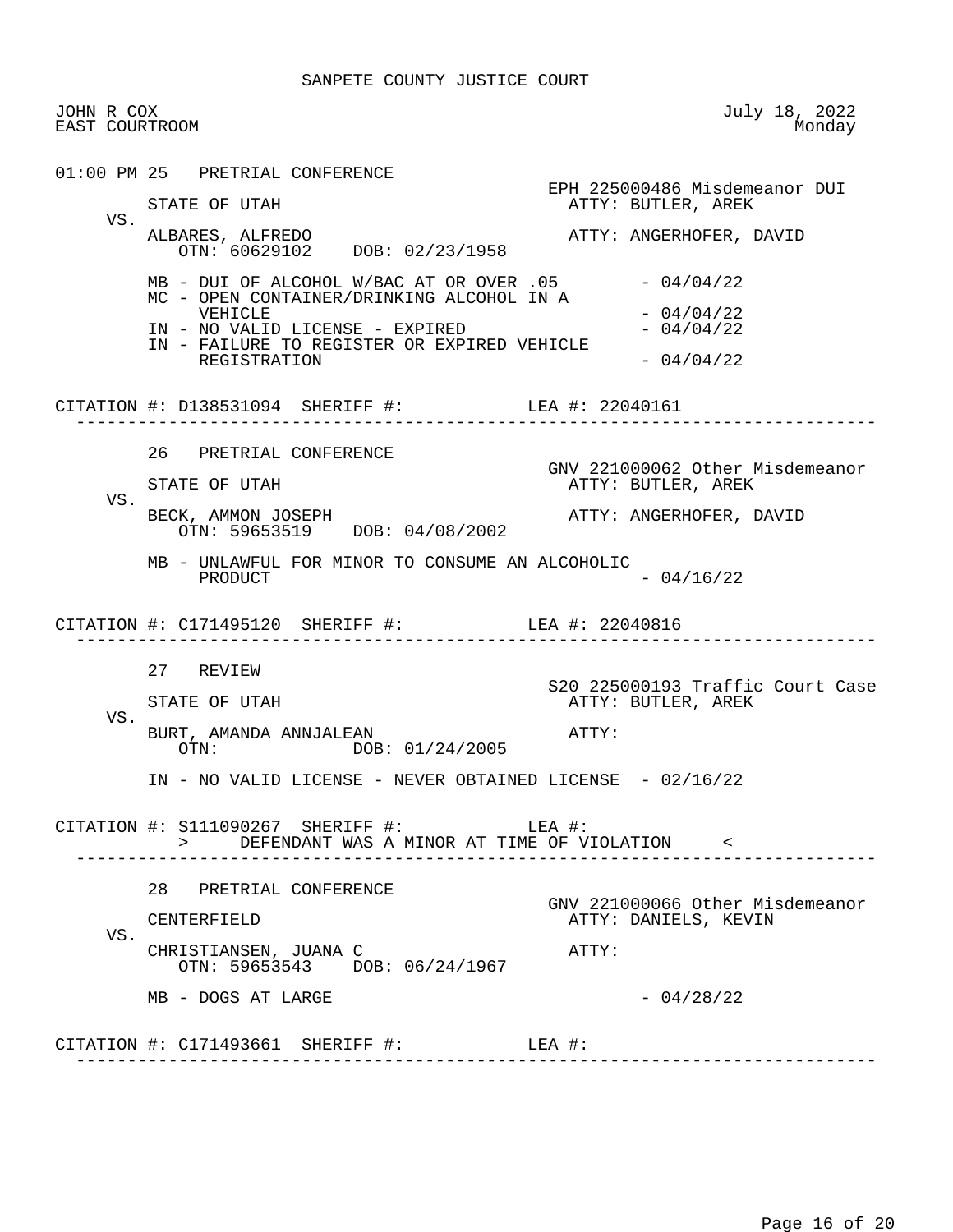| JOHN R COX<br>EAST COURTROOM |                                                                                                                                                                                                                                                         | July 18, 2022<br>Monday                                                                              |
|------------------------------|---------------------------------------------------------------------------------------------------------------------------------------------------------------------------------------------------------------------------------------------------------|------------------------------------------------------------------------------------------------------|
| VS.                          | 01:00 PM 29 PRETRIAL CONFERENCE<br>STATE OF UTAH                                                                                                                                                                                                        | S20 221000076 Other Misdemeanor<br>ATTY: BUTLER, AREK                                                |
|                              | HENDERSON, ASHTON LYNN<br>OTN: 60630258 DOB: 05/14/1985<br>MB - ASSAULT<br>MB - THREAT OF VIOLENCE<br>MB - DOMESTIC VIOLENCE IN THE PRESENCE OF A<br>CHILD<br>MB - DOMESTIC VIOLENCE IN THE PRESENCE OF A<br>CHILD<br>> CASE INVOLVES DOMESTIC VIOLENCE | ATTY: ANGERHOFER, DAVID<br>$-06/13/22$<br>$-06/13/22$<br>$-06/13/22$<br>$-06/13/22$<br>$\sim$ $\sim$ |
|                              | CITATION #: S111492606 SHERIFF #: LEA #: 22060644                                                                                                                                                                                                       |                                                                                                      |
| VS.                          | 30 PRETRIAL CONFERENCE<br>STATE OF UTAH<br>LIVINGSTON, BRODY LYNN PAULSON ATTY:                                                                                                                                                                         | WLR 221000069 Other Misdemeanor<br>ATTY: BUTLER, AREK                                                |
|                              | OTN: 59653394 DOB: 02/11/1992<br>MB - WANTON DESTRUCTION-PROTECTED<br>WILDLIFE-SMALL GAME-MB 23-20-4<br>CITATION #: K104481601 SHERIFF #: LEA #:                                                                                                        | $-05/07/22$                                                                                          |
| VS.                          | 31 PRETRIAL CONFERENCE<br>STATE OF UTAH<br>MILLER, WESTON RALPH                                                                                                                                                                                         | U11 225000335 Misdemeanor DUI<br>ATTY: BUTLER, AREK<br>ATTY: NEELEY, DOUGLAS                         |
|                              | OTN: 60628807 DOB: 01/04/1994<br>IN - FAILURE TO STAY IN ONE LANE<br>MB - DRIVING UNDER THE INFLUENCE OF<br>ALCOHOL/DRUGS<br>MB - POSSESSION OF CONTROLLED SUBSTANCE<br>MARIJUANA/SPICE                                                                 | $-03/10/22$<br>$-03/10/22$<br>$-03/10/22$                                                            |
|                              | CITATION #: D140771247 SHERIFF #: LEA #: 102200218                                                                                                                                                                                                      |                                                                                                      |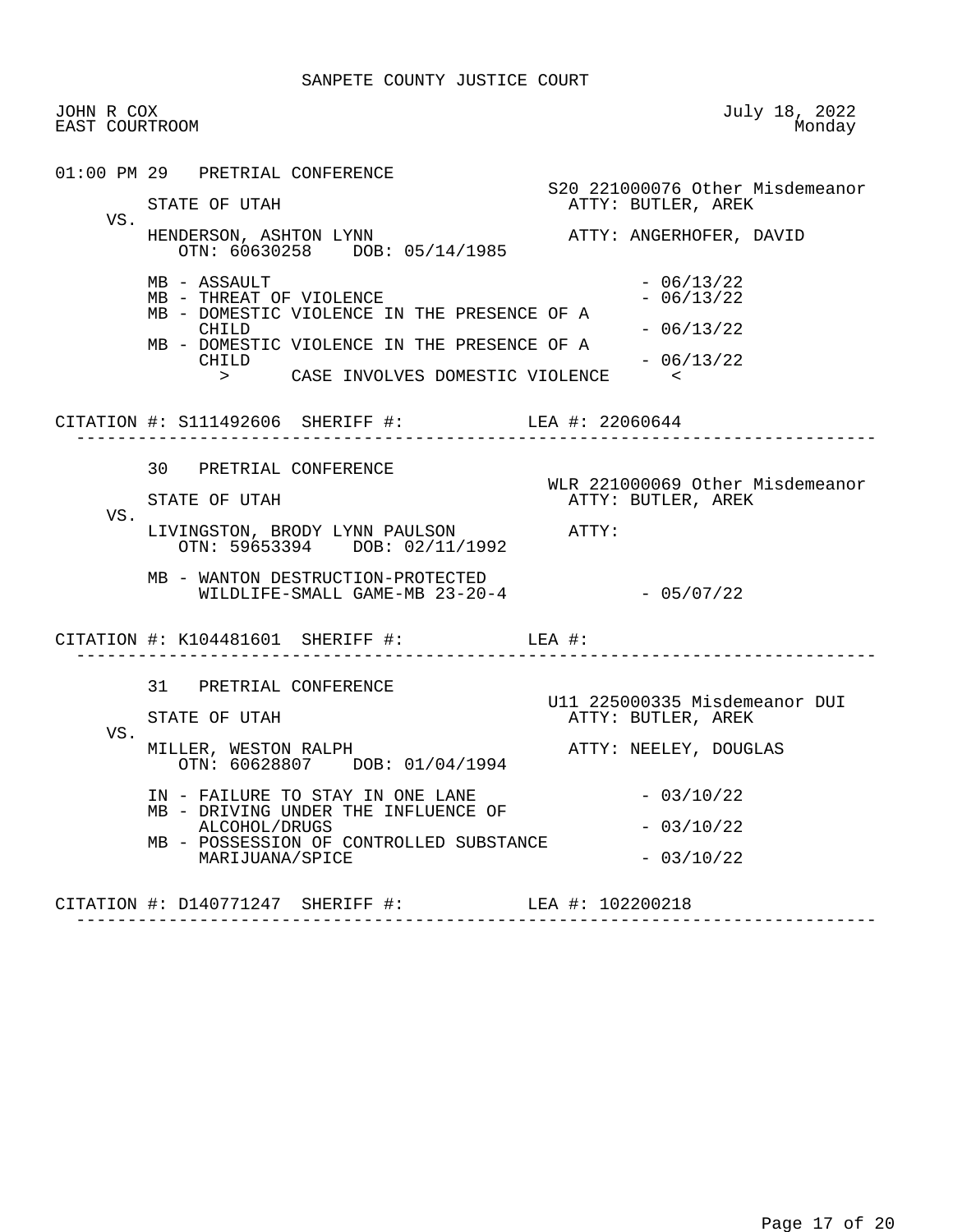| JOHN R COX<br>EAST COURTROOM |                                                                        | July 18, 2022<br>Monday                                 |
|------------------------------|------------------------------------------------------------------------|---------------------------------------------------------|
|                              | 01:00 PM 32 PRETRIAL CONFERENCE<br>STATE OF UTAH                       | S20 201000034 Other Misdemeanor<br>ATTY: BUTLER, AREK   |
| VS.                          | MULITALO, ENELIKO DOUGLAS<br>OTN: 56414899 DOB: 05/03/1999             | ATTY: ANGERHOFER, DAVID                                 |
|                              | MB - ASSAULT                                                           | $-04/13/20$                                             |
|                              | CITATION #: S110272835 SHERIFF #: LEA #: 20040675                      |                                                         |
|                              | 33 PRETRIAL CONFERENCE<br>CENTERFIELD                                  | GNV 221000068 Other Misdemeanor<br>ATTY: DANIELS, KEVIN |
| VS.                          | RITTMEYER, JORDAN SCOTT<br>OTN: 59653535 DOB: 07/10/1989               | ATTY:                                                   |
|                              | MB - DOGS AT LARGE                                                     | $-05/01/22$                                             |
|                              | CITATION $\#$ : C171493679 SHERIFF $\#$ : LEA $\#$ :                   |                                                         |
| VS.                          | 34 PRETRIAL CONFERENCE<br>STATE OF UTAH                                | S20 215001159 Traffic Court Case<br>ATTY: BUTLER, AREK  |
|                              | TENA-ALMANZA, JORGE D<br>OTN: DOB: 03/26/1993                          | ATTY: ANGERHOFER, DAVID                                 |
|                              | $MC$ - DRIVE ON SUSPENDED OR REVOKE LICENSE $-11/01/21$                |                                                         |
|                              | CITATION #: S111088185 SHERIFF #: LEA #: 21110006<br>> NO OTN NUMBER < |                                                         |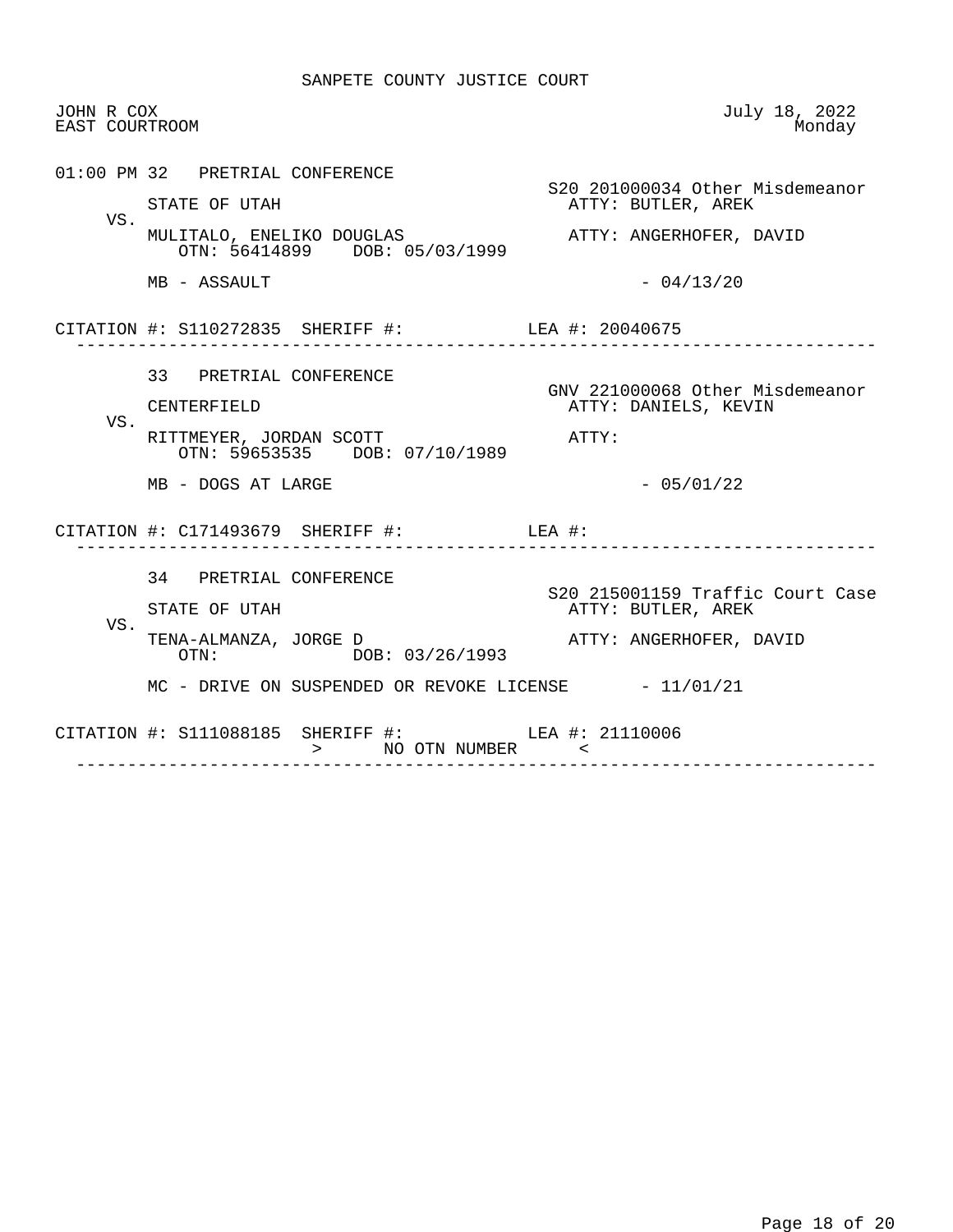|     | JOHN R COX<br>EAST COURTROOM                                                                                  |       |                                                        | August 01, 2022<br>Monday |  |
|-----|---------------------------------------------------------------------------------------------------------------|-------|--------------------------------------------------------|---------------------------|--|
|     | 08:30 AM 1 ARRAIGNMENT                                                                                        |       | U11 225000810 Traffic Court Case                       |                           |  |
| VS. | STATE OF UTAH                                                                                                 |       | ATTY: BUTLER, AREK                                     |                           |  |
|     | AVILA, EVA CARLOS<br>OTN: DOB: 06/08/1977                                                                     | ATTY: |                                                        |                           |  |
|     | IN - FAIL TO OPERATE WITHIN A SINGLE LANE $-06/21/22$<br>MC - DRIVE ON SUSPENDED OR REVOKE LICENSE - 06/21/22 |       |                                                        |                           |  |
|     | CITATION #: $C178267142$ SHERIFF #: LEA #:                                                                    |       |                                                        |                           |  |
|     | 2 ARRAIGNMENT                                                                                                 |       |                                                        |                           |  |
| VS. | STATE OF UTAH                                                                                                 |       | U11 225000761 Traffic Court Case<br>ATTY: BUTLER, AREK |                           |  |
|     | MOLINA REYES, CLARA SUSANA ATTY:<br>OTN: DOB: 08/09/1987                                                      |       |                                                        |                           |  |
|     | $IN - SPEEDING - 82/60$<br>IN - NO VALID LICENSE - NEVER OBTAINED LICENSE - 06/12/22                          |       | $-06/12/22$                                            |                           |  |
|     | CITATION #: C178366365 SHERIFF #: LEA #:                                                                      |       |                                                        |                           |  |
|     | 10:00 AM 3 ARRAIGNMENT                                                                                        |       |                                                        |                           |  |
|     | STATE OF UTAH                                                                                                 |       | U11 225000800 Traffic Court Case<br>ATTY: BUTLER, AREK |                           |  |
| VS. |                                                                                                               |       |                                                        |                           |  |
|     | CARTER, DAHLTON JAY<br>OTN: DOB: 12/10/2001                                                                   | ATTY: |                                                        |                           |  |
|     | $IN - SPEEDING - 80/65$<br>MC - DRIVE ON SUSPENDED OR REVOKE LICENSE $- 06/18/22$                             |       | $-06/18/22$                                            |                           |  |
|     | IN - PURCHASE OR POSSESSION OF TOBACCO BY A<br>MINOR                                                          |       | $-06/18/22$                                            |                           |  |
|     | CITATION #: C178366530 SHERIFF #: LEA #: 102200510                                                            |       |                                                        |                           |  |
|     | ARRAIGNMENT<br>4                                                                                              |       |                                                        |                           |  |
|     | STATE OF UTAH                                                                                                 |       | U11 225000801 Traffic Court Case<br>ATTY: BUTLER, AREK |                           |  |
| VS. | CORONA-GRAHAM, COLIN THOMAS<br>DOB: 11/11/2003<br>OTN:                                                        | ATTY: |                                                        |                           |  |
|     | $IN - SPEEDING - 85/65$                                                                                       |       | $-06/19/22$                                            |                           |  |
|     | IN - PURCHASE OR POSSESSION OF TOBACCO BY A<br>MINOR                                                          |       | $-06/19/22$                                            |                           |  |